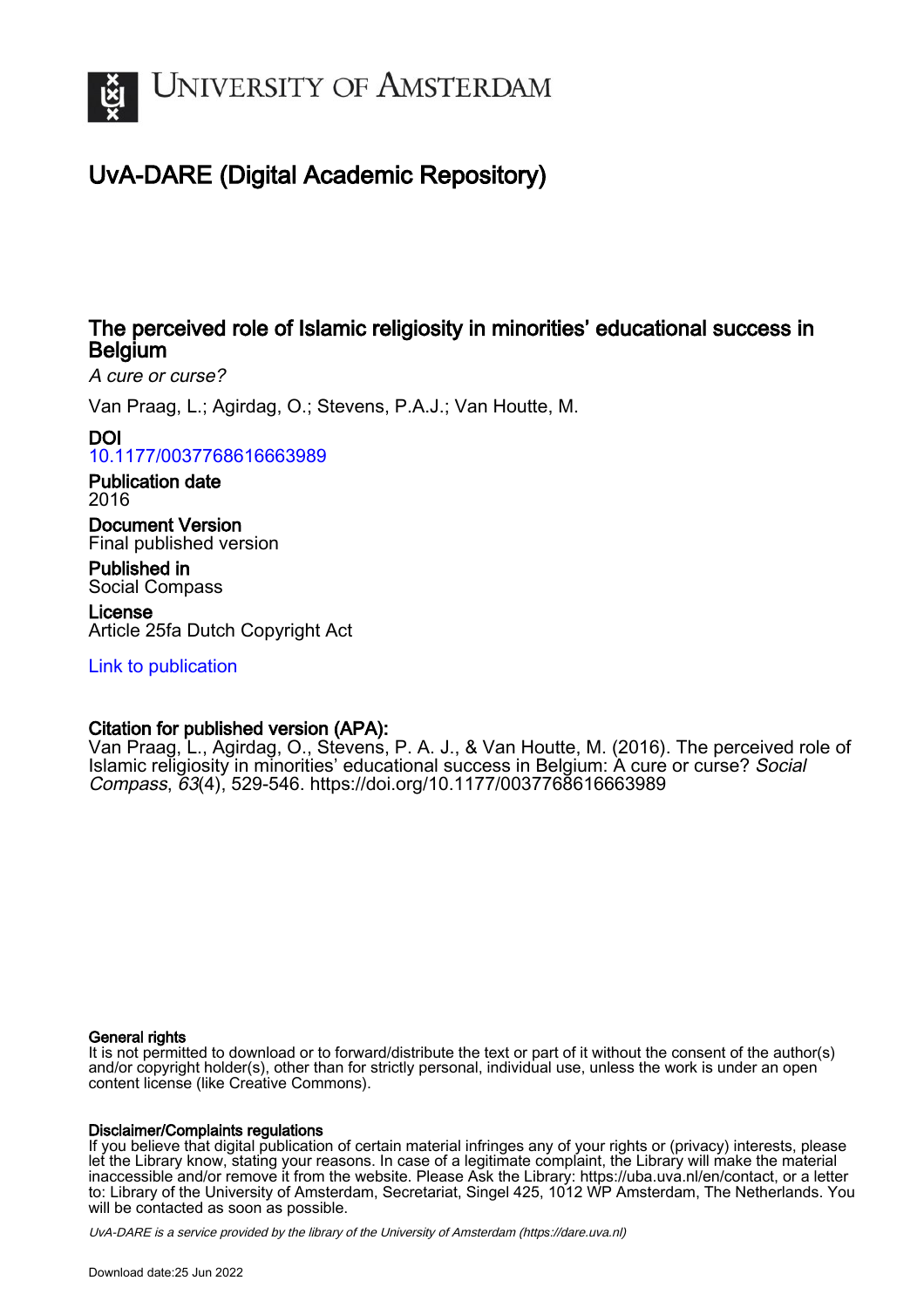#### *Article*

social compass

**The perceived role of Islamic religiosity in minorities' educational success in Belgium. A cure or curse?**

Social Compass 2016, Vol. 63(4) 529–546 © The Author(s) 2016 Reprints and permissions: sagepub.co.uk/journalsPermissions.nav DOI: 10.1177/0037768616663989 scp.sagepub.com



## **Lore VAN PRAAG**

Ghent University, Belgium

## **Orhan AGIRDAG**

KU Leuven, Belgium and University of Amsterdam, the Netherlands

**Peter AJ STEVENS** Ghent University, Belgium

## **Mieke VAN HOUTTE**

Ghent University, Belgium

#### **Abstract**

In Western Europe, Islam is largely perceived as a barrier to the integration of immigrant minorities into the mainstream and as a hindrance to educational success. However, little is known about the perceived role of Islamic religiosity (beliefs, commitments, behaviors and networks) with respect to educational success. In-depth interviews were carried out with Flemish high-school students  $(N = 129)$  (northern part of Belgium) in three secondary schools. Our data indicate that most respondents do not spontaneously mention religiosity as an important factor with respect to educational achievement. However, when asked directly, a significant group of Muslim students mention the memorizing of prayers as a transferable skill, the protective aspects of drug and alcohol prohibition, and the religious friends networks as a resource for fostering the feelings of school belonging. Nevertheless, some students also mention possible negative consequences due to discrimination, for example for wearing a headscarf.

#### **Corresponding author:**

Lore Van Praag, Ghent University, Korte Meer 5, Gent, 9000, Belgium. Email: [lore.vanpraag@ugent.be](mailto:lore.vanpraag@ugent.be)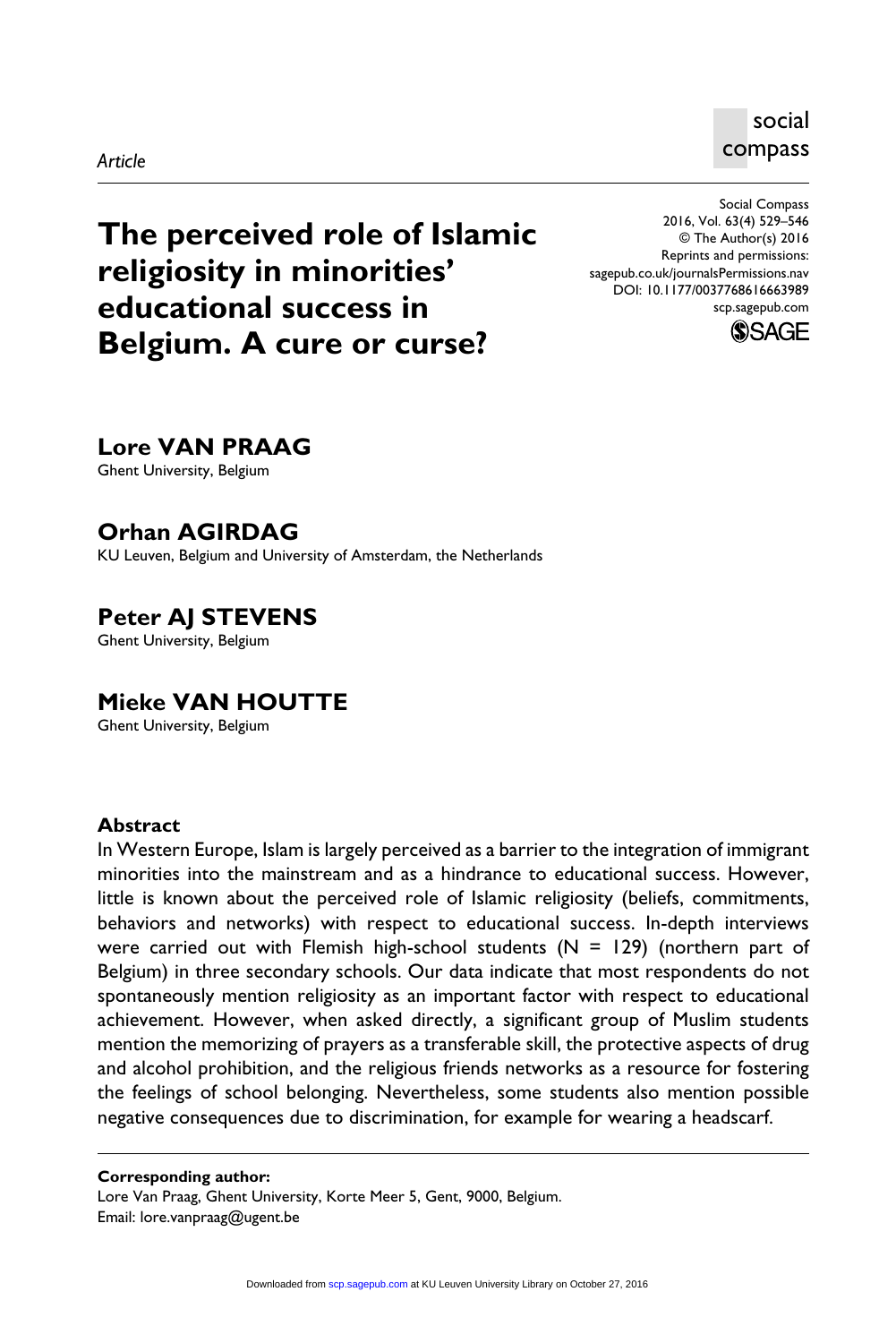#### **Keywords**

Belgium, education, Islam, qualitative research, religiosity

#### **Résumé**

En Europe occidentale, l'Islam est largement perçu comme un obstacle à l'intégration des minorités immigrées dans la société dominante et à leur réussite scolaire. Cependant, le rapport entre la religiosité islamique (croyances, engagements, comportements et réseaux sociaux) et la réussite scolaire reste peu connu. Des entretiens approfondis ont été menés avec des étudiants  $(N = 129)$  en Flandre dans trois écoles secondaires. Nos données indiquent que la plupart des personnes interrogées ne mentionnent pas spontanément la religiosité comme facteur important pour la réussite scolaire. Cependant, si la question est posée explicitement, un nombre important d'étudiants musulmans mentionnent comme ressources pour réussir à l'école tant la mémorisation de prières (comme compétence transférable) que les réseaux d'amis religieux et la protection fournie par la prohibition des drogues et de l'alcool. Néanmoins, quelques étudiants mentionnent également les potentielles conséquences négatives de la religiosité islamique qu'est la discrimination.

#### **Mots-clés**

Belgique, éducation, islam, recherche qualitative, religiosité

### **Introduction**

In contrast to the United States, where religion is seen as a route to social mobility for minorities, in Western Europe religiosity is often regarded as a barrier or a challenge to the integration of immigrants and their descendants (Foner and Alba, 2008; Güngör et al., 2011; Torrekens and Adam, 2015; Torrekens and Jacobs, 2015). Islamic religiosity in particular is a controversial topic with respect to the educational incorporation of immigrant minorities in Europe. This is also the case for Flanders, the northern part of Belgium where the present study is conducted. While large parts of Flemish society and institutions such as schools, trade unions and hospitals are organized along confessional lines, and the majority of the students in Flanders are enrolled in private (Catholic) schools (Flemish Ministry of Education, 2014), Islam is not institutionalized as an equivalent within civil society and educational institutions. There is a de facto headscarf ban in virtually all schools and teachers in public and private sectors tend to have an outspoken negative attitude towards the Islamic religiosity of their students (Agirdag et al., 2012).

Despite the public attention on controversies about Islam, relatively few European studies have examined whether and how Islamic religiosity affects students educational outcomes (for recent examples, see Agirdag et al., 2011; Byfield, 2008; Hemmerechts et al., 2014). While these studies have contributed to our knowledge of the topic, our understanding remains limited because of theoretical and conceptual shortcomings.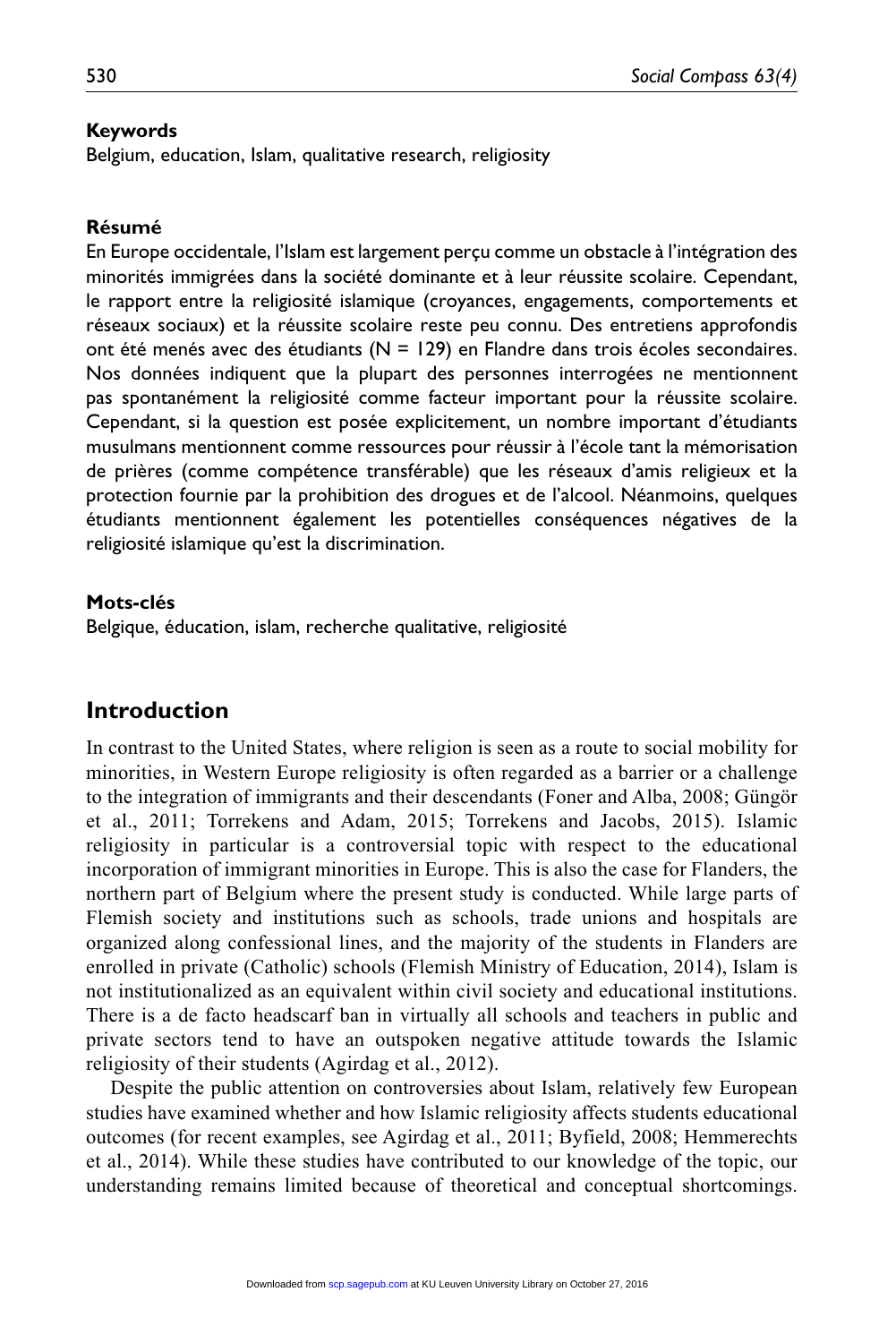Most importantly, while there is a consensus among theorists of religion that religiosity is a multidimensional concept (Cornwall et al., 1986; Glock and Stark, 1965), previous studies on this topic tend to neglect the distinct dimensions of Islamic religiosity (for example, Agirdag et al., 2011) or focus on just one dimension of religiosity, such as religious participation (Hemmerechts et al., 2014). This complicates theory-building and obscures interpretation of the results, and consequently, it is not clear which aspect of Islamic religiosity is related to educational outcomes. Secondly, the poor conceptualisation of Islamic religiosity renders the interpretation of some previous results difficult because it is not clear whether the reported consequences of religiosity are related to *central* dimensions of religiosity (such as religious beliefs and behaviors) or related to *peripheral* dimensions of religiosity (Cornwall et al., 1986). The latter are dimensions not *per se* related to religiosity, such as being involved in a religious community, rather than aspects that can easily be retrieved from other institutions in society such as social networks (see also Phalet and Schönpflug, 2001). Finally, a great part of previous studies focused on the issue of Islamic schools and its consequences (for example, Dwyer and Meyer, 1995), while more than 90 percent of Western Muslims attend public schools (Niyozov and Pluim, 2009).

The above mentioned lacunae motivate the research objectives of the present study. More specifically, our aim is to contribute to the existing literature by examining how different dimensions of Islamic religiosity are perceived to contribute to educational success. We will use qualitative interviews to grasp students' interpretations of their subjective religiosity, and explore how these are perceived to be related to students' school careers.

### **Dimensions of (Islamic) religiosity**

Religiosity is best regarded as a multidimensional concept (Glock and Stark, 1965; Hill and Hood, 1999). Cornwall and her colleagues (1986) developed a useful conceptual model of religiosity. While this model is developed and employed with respect to Mormon religiosity, the aim of the authors was to develop a model of religiosity that could be translated for other religious groups. The model makes a first distinction between 'central' and 'peripheral' dimensions of religiosity.

At the central level, three general *components* are considered: religious beliefs, religious commitment and religious behavior. For each component, two *modes* are distinguished: the *personal* mode and *institutional* mode. The cross-classification of the three components of religiosity and two modes results in six central dimensions of religiosity. An example of *personal religious behaviors* include frequency of personal prayer which is called the Salat for Muslims; *Institutional religious behaviors* consist mainly of religious participation which for Muslims might be operationalized by mosque attendance. *Personal religious commitment* encompasses the personal affective relationship to God or Allah. *Institutional religious commitment* is the affective orientation of the individual towards a religious organisation or institution. Within Islam, one might think about commitment to a *Madhhab* (religious school of thought), to a *Jamia* (religious community) or to a *Tariqa* (religious brotherhood). *Personal religious beliefs* are traditional beliefs that are independent of affiliation to a particular religious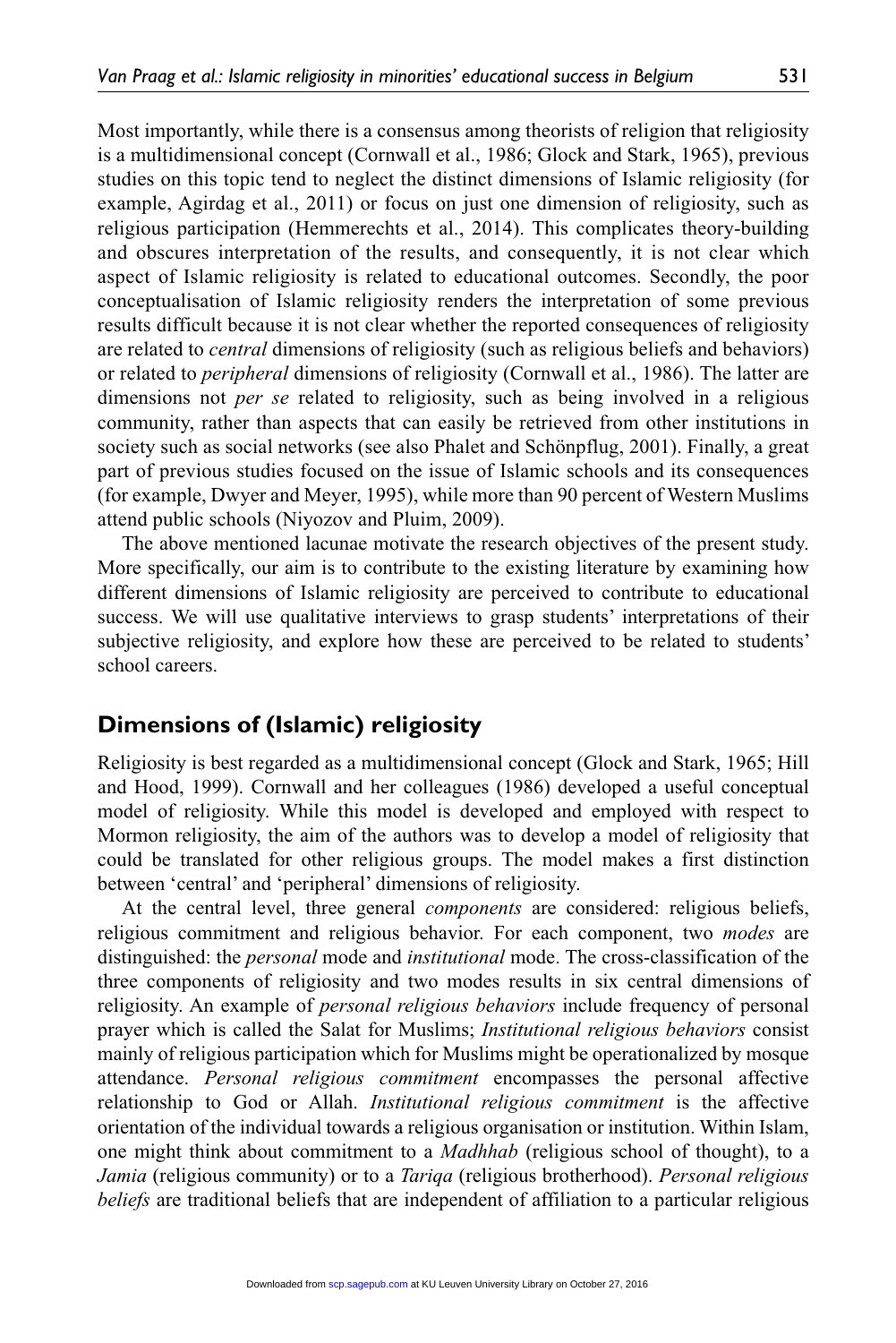group. For Muslims, this could be the *Shahada*, i.e. the belief in the oneness of God and the acceptance of Muhammad as a prophet. Finally, *institutional religious beliefs* refer to beliefs that are characteristic to a specific religious organisation, such as the Hanafi school within Sunni Islam. Muslims that follow this school, subscribe to the particular viewpoints of this school on the laws and obligations within Islamic law (Cornwall et al., 1986; Timmerman and Vanderwaeren, 2008).

Besides these six central dimensions, Cornwall and her colleagues (1986) also recognize some 'peripheral' dimensions such as community involvement, intellectual knowledge or religious experience. *Communal involvement* refers to the personal religious networks or friendships that stimulate people to engage in religious networks or in which religiosity is discussed. Another peripheral dimension is an *intellectual* one, and discusses the information one 'has' to know about his or her faith and the sacred scriptures. Furthermore, people may have a *religious experience*, for instance feeling the presence of Allah, which may affect religious feelings, beliefs and behaviors. While these dimensions might coincide with religiosity, they are not indicators of religiosity *per se.*

#### **Religiosity and school success**

Theoretically, both the central and peripheral dimensions of religiosity might have an influence on students' educational success. This theoretical rationale dates back to the 'founding fathers' of modern sociology. For instance, Emile Durkheim ([1897], 2006) argued that *religious networks* can integrate its members and it will have beneficial consequences (such as prevention of suicide), independently of the particular content of the religious beliefs. He further stated that the strength of the social integration of an individual in a religious network is stronger when a person is more engaged in *(institutional) religious practices*. Another pioneer of sociology, Max Weber ([1920], 2010), focused on the influence of *religious beliefs* on people's lives as he asserted that ascetic Protestantism triggers high aspirations, internal locus of control and values of hard work, which are clear determinants of school success (see Jones, 1997).

Drawing upon these theories, empirical studies (mostly in the US) generally found that a stronger level of Christian religiosity is positively related to academic achievement as well as health, political participation and volunteerism (see Regnerus, 2003, for a review of this literature). Additionally, research on ethnic minorities and immigrants in the US found that level of religiosity is associated with higher academic performance, even after controlling for social class (Antrop-Gonzalez et al., 2007; Jeynes, 2003). Previous research has found that *religious beliefs* help ethnic minority students to focus and increase their internal locus of control and study motivation (in the UK and the US, see Byfield, 2008). *Religious behavior*, such as church attendance, is reported to give students access to valuable social and cultural capital (in Europe see Fleischmann and Phalet, 2011; Hemmerechts et al., 2014; and in the US see Glanville et al., 2008) and contribute to the development of positive attitudes towards education, long-term future goals (in the US, see Barrett, 2010) and protection from anti-school peer networks (in Canada, see Zine, 2001). Furthermore, *religious commitment* can function as a source of stress relief and stress coping strategy (for example, in the US see Gartner et al., 1991). It should be noted that the resources different dimensions of religiosity offer may be of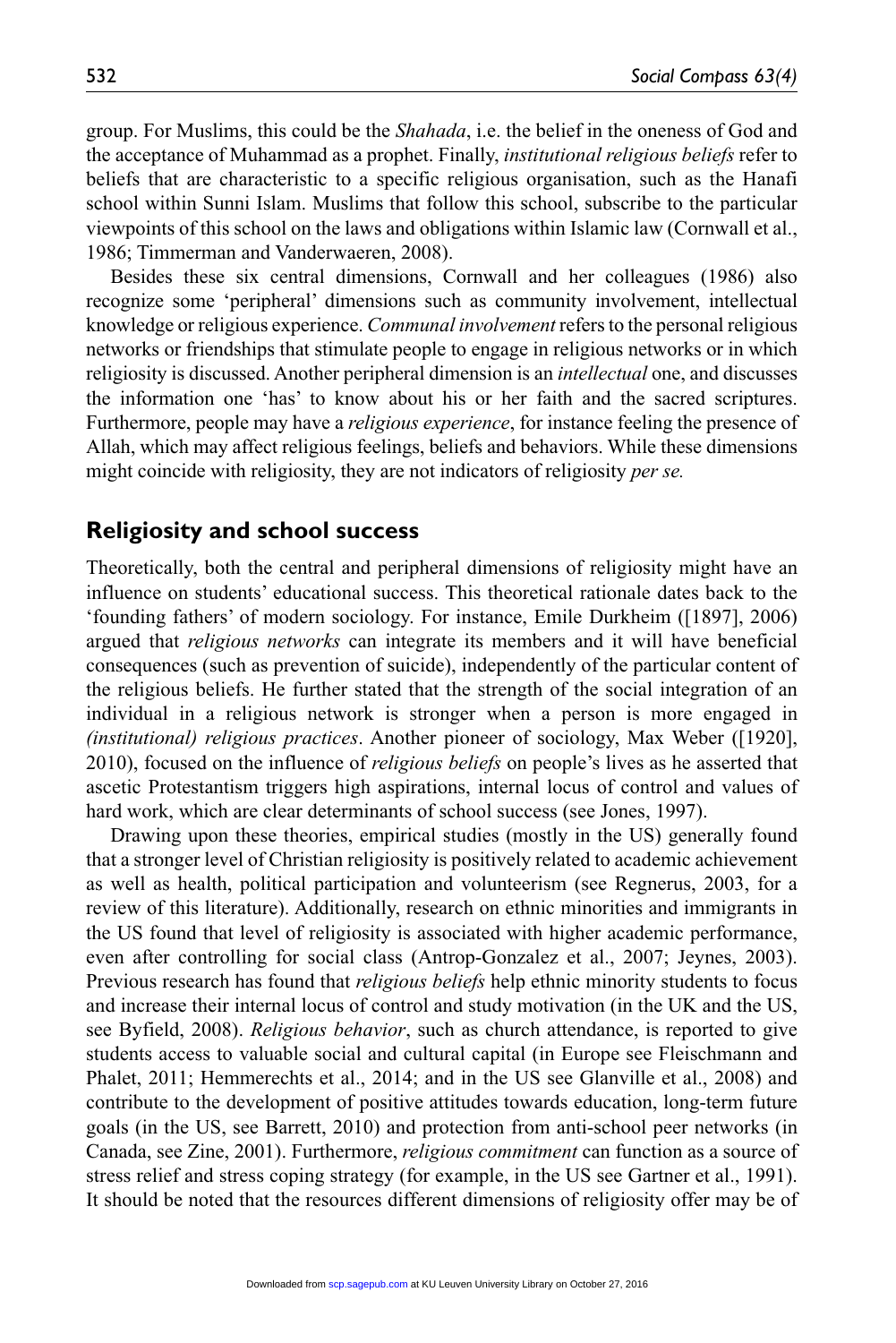particular importance for more vulnerable groups in society, such as immigrants, as these groups often do not have access to other forms of social and cultural capital (Barrett, 2010; Coleman and Hoffer, 1987; Jeynes, 2003).

As shown in this literature overview, most studies report positive effects on the school careers of ethnic minorities. However, as noted by Foner and Alba (2008), the context in which these US studies are conducted varies considerably from Western Europe. These regions vary with respect to the religious backgrounds and religiosity of ethnic minority and majority groups, and historically grown relations and arrangements between state and religion. Hence, in Western Europe, religion is found to play a different role in the adaptation processes of immigrant groups in the dominant society. More specifically, religion facilitates adaptation processes in society in the US but it is often seen as a social problem in Western Europe, that hinders the integration of immigrants in society. Similar trends are also reflected in academic literature that focuses on conflicting values, social exclusion (at school), prejudices and discrimination related to Islam (Foner and Alba, 2008; Güngör et al., 2011). As a consequence, religion may affect the school career of immigrant children in Western Europe in a broader and indirect way. As this is difficult to grasp with quantitative research methods, we will make use of qualitative methods that also enable us to examine the multidimensionality of religiosity to a better extent, focusing also on which aspects of religion are meaningful to respondents and how students experience their religiosity as more and/or less beneficial to their achievement in education. Finally, to understand the religiosity of the native population and the meaning of Islam in a Flemish (educational) context, interviews with Muslim students will be compared with those of their (non-)religious classmates.

## **Methodology**

Given the explorative nature of this research question, qualitative research methods are best suited. Ethnographic class group observations and interviews were conducted between 2009 and 2011 in three secondary schools in a large multiethnic city in Flanders. Theoretical sampling of schools was based on the track composition of the schools, the number of students of non-Belgian descent in each school and the track/field of study within a school. The three schools selected are St. Bernardus, a Catholic school that offers vocational, technical and academic tracks, with 444 students, Mountain High, a school with 1,159 students that only offers academic tracks and is run by the city authority, and Catherina Atheneum, a school funded by the Flemish government, with 404 students, that offers technical and vocational tracks. Students from nine class groups from the penultimate (fifth) year of secondary education and one additional specialization (seventh) year after compulsory secondary school were included. Including students at the end of secondary education has the advantage that they have explored their religiosity and retrospective questions can be asked that gauge the importance of religion during students' school careers. Class groups were observed in all their school activities for two or three weeks by one researcher who mainly took the role of an 'observer as a participant' (Gold, 1958) (approximately 80 hours for each group), after which semi-structured, faceto-face interviews were conducted with 129 students and 29 teachers (approximately 35 and 100 minutes). These periods of ethnographic observation allowed the principal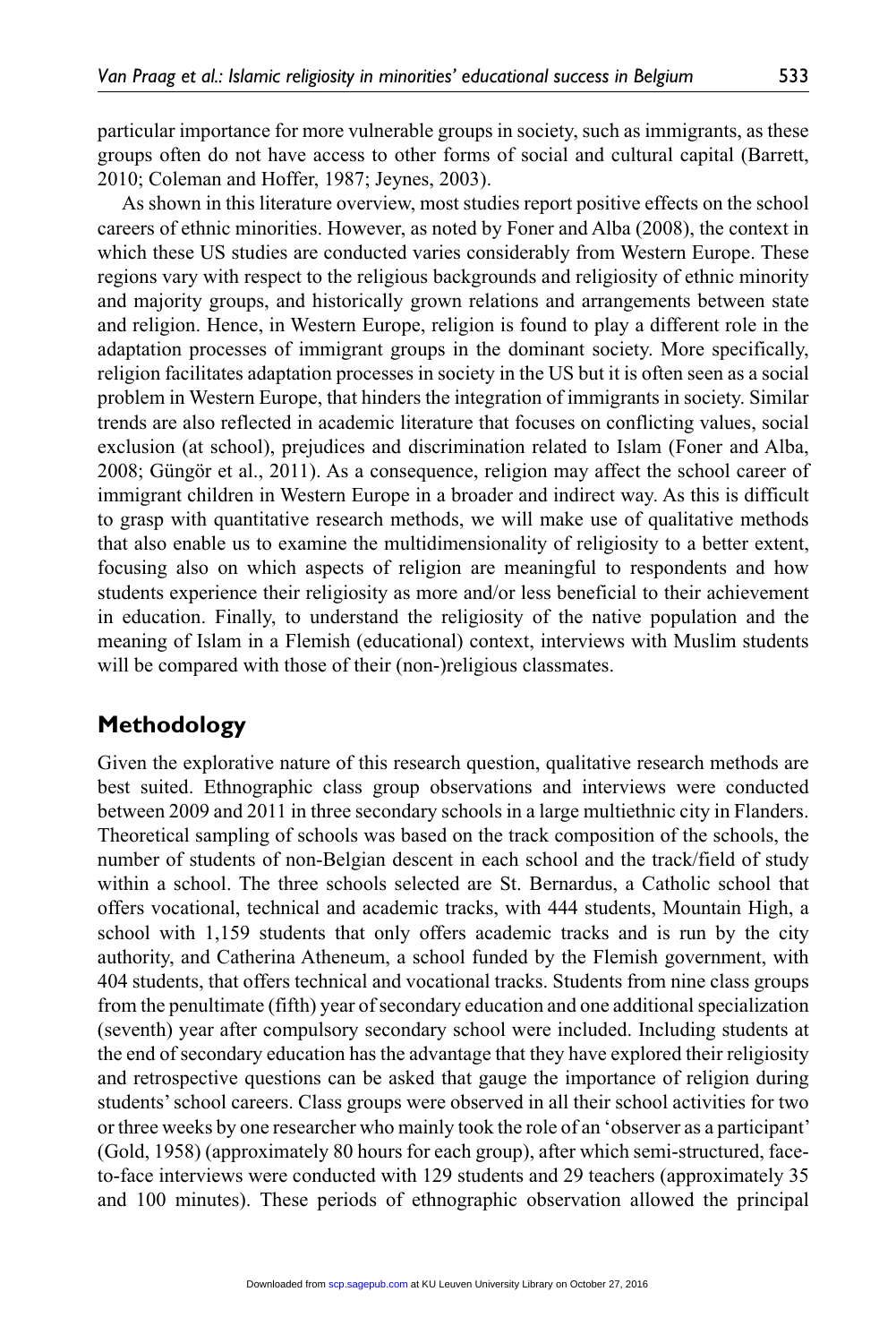| Religious affiliation | Ethnic descent  |                   |
|-----------------------|-----------------|-------------------|
|                       | Belgian descent | Immigrant descent |
| Catholic              | 9               |                   |
| Protestant            |                 | 0                 |
| <b>Muslim</b>         | 2               | 59                |
| Not religious         | 38              | 8                 |
| Agnostic              |                 |                   |
| Orthodox Catholic     | 0               |                   |
| Other                 |                 |                   |
| <b>Total</b>          | 52              | 77                |

**Table 1.** Religious affiliations across ethnic descent

researcher (female, 25 years old, without an outspoken religious affiliation) to build a more trustful relationship with the students in a context where issues such as (immigrant) religiosity, educational achievement and racism are problematized and sensitive for the actors involved. After conducting observations for several weeks in a particular class, the researcher took interviews with all the students from this particular class. These interviews began with a short written questionnaire in which questions were asked about the socio-economic background of the student, his/her educational trajectory, religious affiliation and the subjective religiosity of the student. During the interviews, students were asked about their achievements in school; definition of educational success; support from family, peers and teachers; future aspirations and educational trajectories. At the beginning of the interview, the respondents were asked to critically reflect on their definition of 'educational success'. Starting from these definitions, students were asked whether they felt their religion in some way contributed to some extent to their personal interpretation of 'success in school'. For most students, 'educational success' referred to all aspects (behavioral, academic and personal life goals) to get ahead in school and life but they rarely expanded this to include broader and more critical ideas concerning education in general.

In the sample, 47 respondents mentioned being Muslim, which was the largest religious affiliation, followed by 42 non-religious, 6 Catholic, 2 Orthodox Christians, 1 Protestant and 3 non-specified religious students. The distribution of religious affiliation for ethnic majority and minority students is shown in Table 1.

Several strategies were used to ensure the quality control of the data, such as full taperecording and transcription of the interviews, the constant comparative technique and method triangulation (for example, use of ethnographic observations, interviews and school documents) (Glaser and Strauss, 1967) to check reliability of data interpretation. An open coding scheme was used for all students, resulting in codes such as 'support from others', 'religious at home', 'perceived influence of religion at school', 'importance of aspirations for definition success', 'knowledge about religion', 'practicing', 'atheist', 'modern religion' and 'success according to religion', which formed the basis of more detailed analyses. To ensure reliability and validity, the co-authors independently reread the coding and selected quotes and provided feedback to the first author in case of disagreement regarding coding and interpretation of the quotes. The real names of the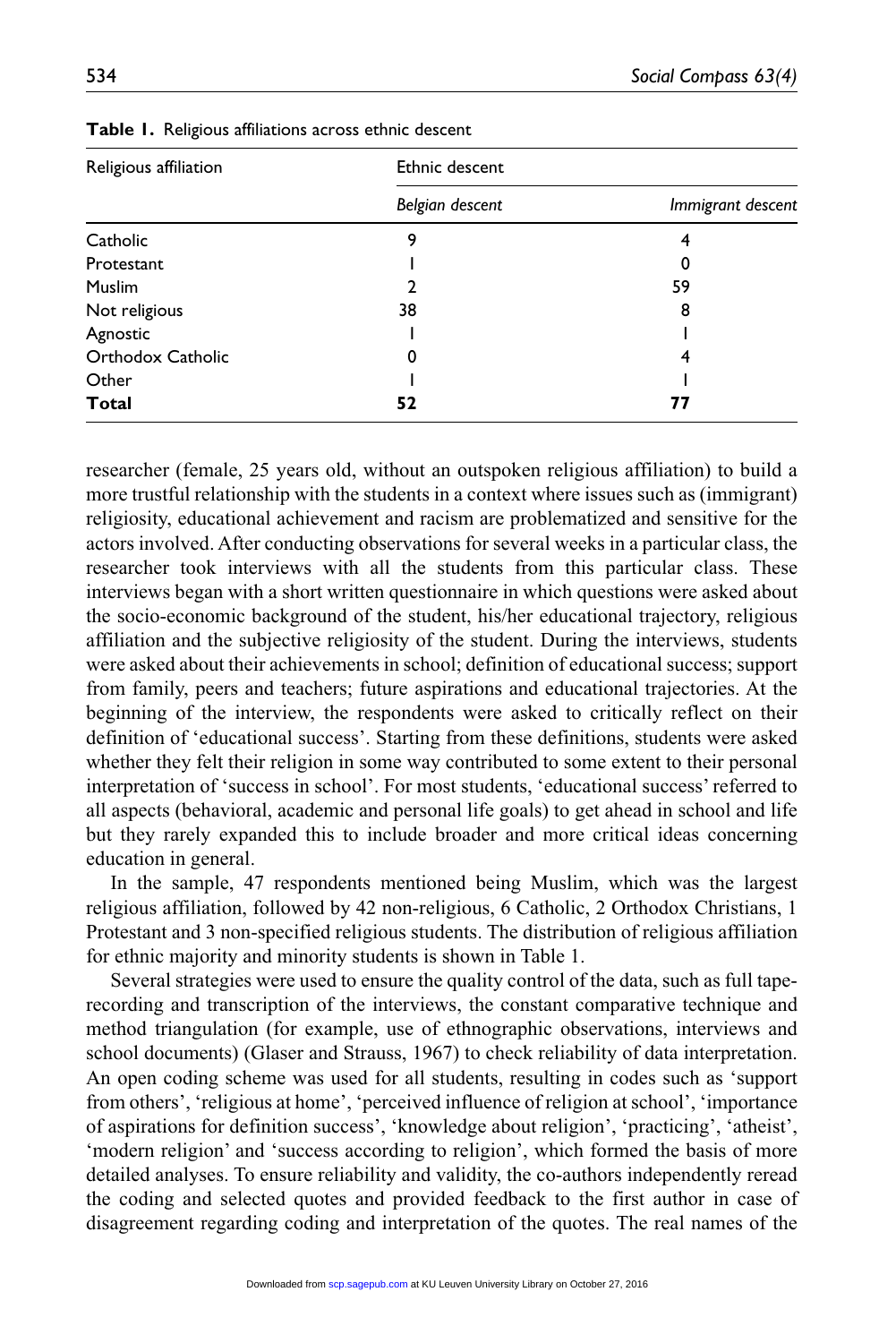respondents are replaced by pseudonyms, chosen by them, to preserve the anonymity of the respondents.

## **Results**

### *Relevance and irrelevance of religiosity*

The results of the in-depth interviews with students indicate that, regardless of their religious affiliation, many students do not consider religiosity as very relevant with respect to their educational career and school life. This is reflected in the observation that students did not spontaneously mention religion when discussing the determinants of educational success. Even when asked directly, many students gave little weight to the role of religiosity, as illustrated by the following answers to the question 'Do you think that religion influences your school career in a possible way?':

| <b>Yasmine</b> (Turkish descent, |                                                                                                                                                   |
|----------------------------------|---------------------------------------------------------------------------------------------------------------------------------------------------|
| Muslim:                          | No, because I do not even notice that. I am a Muslim but that's<br>it, I actually do not do anything for that. I do not even think<br>about that. |
| <b>Refah</b> (Turkish descent,   |                                                                                                                                                   |
| Muslim:                          | Not really, you just have to work, study and that's it.                                                                                           |
| Bilal (Moroccan descent,         |                                                                                                                                                   |
| Muslim:                          | Not at school.                                                                                                                                    |
| <b>Researcher:</b>               | And outside school?                                                                                                                               |
| Bilal:                           | Yes, outside, then you are part of the Moroccans, do you<br>understand?                                                                           |
| <b>Kiril</b> (Bulgarian descent, |                                                                                                                                                   |
| Orthodox Catholic):              | No, you have to do it yourself, being an orthodox will not help you.                                                                              |

Regardless of students' expressions of their religiosity, most respondents, both of immigrant and Belgian descent, do not feel supported or hindered by their religion in their pathway to educational success. Rather, students refer to academic behavior (like Refah or Kiril did), such as studying at home or doing their homework, as actual determinants of success, decoupling religion from profane things, like schooling. However, the importance of religion on school life varied according to immigrant status. For students of immigrant descent such as Bilal, religiosity was often interpreted as an indicator of their religious traditions, affiliation and ethnic background. For him, being a Muslim was similar to being part of the Moroccan immigrant community. These brief answers and the interchangeability between religion and students' other characteristics, indicate that most of these students did not apply a critical perspective with respect to their religion, or with regard to the relationship between religion and educational success.

Similar to students of immigrant descent, students of Belgian descent did not indicate that their religiosity played any role at school. Religion was seen by these students as a private matter (see also Vanderwaeren, 2008). Moreover, the Christian students in our sample hardly performed any religious behaviors, such as prayer or going to the church.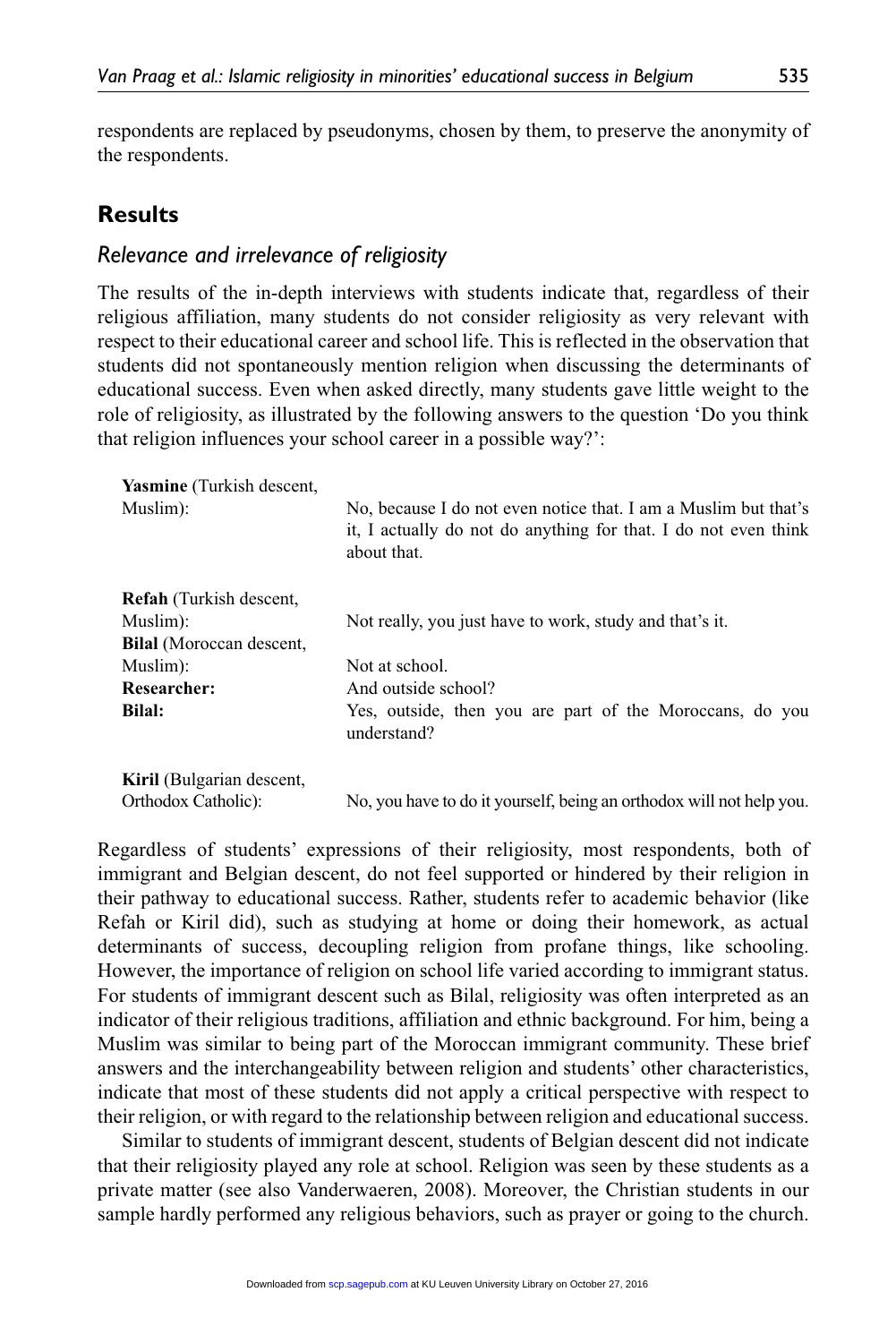Religion was often reduced to an overall feeling of being supported or their performance of a particular ritual when dealing with death and disease, as illustrated by Liselotte (Belgian descent, Catholic). She stated that: 'It is a support when something happens. When my mother was ran over by a scooter, I did a small prayer for her'. Among most students of Belgian descent, religiosity is interpreted as a tradition or (an identity) category one belongs to:

| Look, I was baptized, I did my communion. For me, that is 'being a    |
|-----------------------------------------------------------------------|
| Christian' but not believing. I want to behave like a Christian but I |
| don't want to believe in God or in Jesus and stuff.                   |
| And why do you mention being affiliated [with Christianity]?          |
| I meet the conditions.                                                |
|                                                                       |

The accounts of Liselotte and Kevin show religiosity of students of Belgian descent is a private matter that hardly interferes with social or school life. Religious and non-religious students of Belgian descent did not see any connection between (the lack of) being religious and academic achievement for themselves. Remarkably, this contrasts with their views on immigrant religions. In line with Foner and Alba (2008), these immigrant religions in Western Europe are often perceived by the receiving society as a social problem that hinders the adaptation processes of immigrant groups in society. Often no arguments are given to explain the reasons for this negative influence of religion. Moreover, it is striking the hindering factors students refer to do not relate to Islam but to migration issues:

| <b>Researcher:</b>     | You told me you were not religious. Do you think that affects in<br>some ways your achievement in school?                                                                                                                     |
|------------------------|-------------------------------------------------------------------------------------------------------------------------------------------------------------------------------------------------------------------------------|
| Lien (Belgian descent, |                                                                                                                                                                                                                               |
| not religious):        | I don't know. I did not experience this as such.                                                                                                                                                                              |
| Interviewer:           | And when you look at others who are religious. Do you think it<br>matters for them or not?                                                                                                                                    |
| Lien:                  | Well, if you explicitly ask for it: the Islamthe Turkish girls in our<br>class group. They often talk Turkish with each other $-$ the entire<br>time. You see that their Dutch language proficiency is considerably<br>lower. |

As indicated by this quote, questions about religion are often confused with ethnic or migration topics/issues, demonstrating the use of religion as a symbolic marker for other migration-related issues.

In sum, the majority of the respondents, religious and non-religious, state they do not experience a positive or negative effect of their religiosity on their academic achievement. However, for students of Belgian descent, immigrant religiosity was often perceived to hinder the educational success of students of immigrant descent, and by extension, their integration into the dominant society. Nevertheless, a smaller but significant group of Muslim students reported feeling strengthened by their religiosity, or experiencing some benefits from their religious behavior, religious beliefs, religious commitment and participation in religious networks.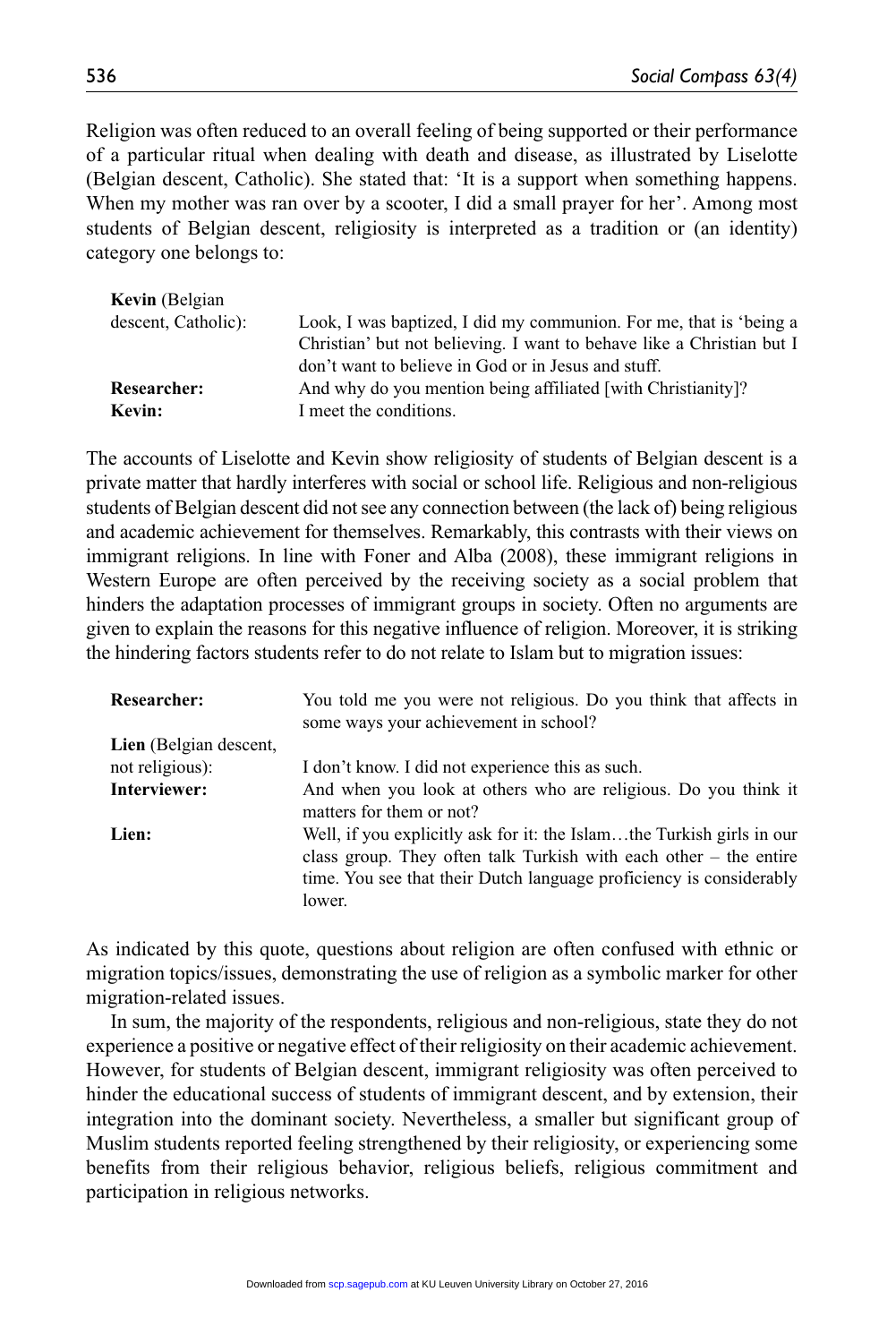### *Role of religious behaviors*

The relation between Islamic religiosity and educational processes was most apparent with respect to the behavioral component of religiosity, for both personal and institutional dimensions. Personal religious behavior, such as praying, is frequently mentioned by Muslim students as a learning facilitator, as it helps to learn how to study, how to memorize, remain calm and/or relieve stress. For instance:

| <b>Punjami</b> (Turkish<br>descent Muslim): | Before I go to sleep, I learn how to study. Earlier, I always forgot what I<br>had studied and to study too. () I really had to study, so my brother-in-<br>law came to me and said 'Well, study that, some short prayers, it will<br>help you to learn how to study'. So I started to learn short prayers and it<br>worked! These short prayers were so easy to study, it got straight in my<br>head. A little bit like, studying beforehand, to train your brains. It was |
|---------------------------------------------|-----------------------------------------------------------------------------------------------------------------------------------------------------------------------------------------------------------------------------------------------------------------------------------------------------------------------------------------------------------------------------------------------------------------------------------------------------------------------------|
|                                             | good. It worked out well.                                                                                                                                                                                                                                                                                                                                                                                                                                                   |

For students like Punjami, religion served as a tool to memorize their curricula. The memorization of their courses may help students to succeed in some courses, such as French (as a second language), where students often have to learn lists of vocabulary. However, although students felt that their religious behavior stimulated particular forms of learning (that is, memorization, uncritical acceptance of ideas), this can be at odds with what is required by the educational system. In many courses, students have to critically reflect and understand their courses (for example, writing essays) or have to put theory into practice (especially in vocational tracks). Additionally, private religious behavior, such as praying and reading the Quran, is also mentioned as a protective force against harmful behavior, such as violence and alcohol and drug abuse:

**Giorgio** (Turkish

descent, Muslim): I drank, and started smoking *weed* [cannabis], in third, but also in fourth year of high school, with friends, I drank myself to death, and then I even had some incidents with the police, because of my alcohol abuse, too much and too frequent (…) And then I started to realize 'Giorgio, *moatje* [buddy], what are you doing, everything is getting worse. So I thought, *moatje*, I have to stop. (…) I started to listen to Sharia4Belgium [a radical Salafist organization]. So I was looking at their videos, (…) and I realized 'these guys have a point!' so I looked at their videos and started to listen to Quran recitations, verses of the Quran (…). So I stopped, first with smoking weed, second with drinking alcohol, and then: everything! (…) Now I did not drink [alcohol] for the last year and a half and then *I started praying, going to the mosque, reading the Quran and stuff. It made me more intelligent*. I understand life better now and I am just a lot happier. I am quite happy with that and that's also the reason why my schoolwork is going better.

Some students considered private religious behavior as a guiding force in life, that helps to overcome problems, prevents them from performing deviant behavior (in the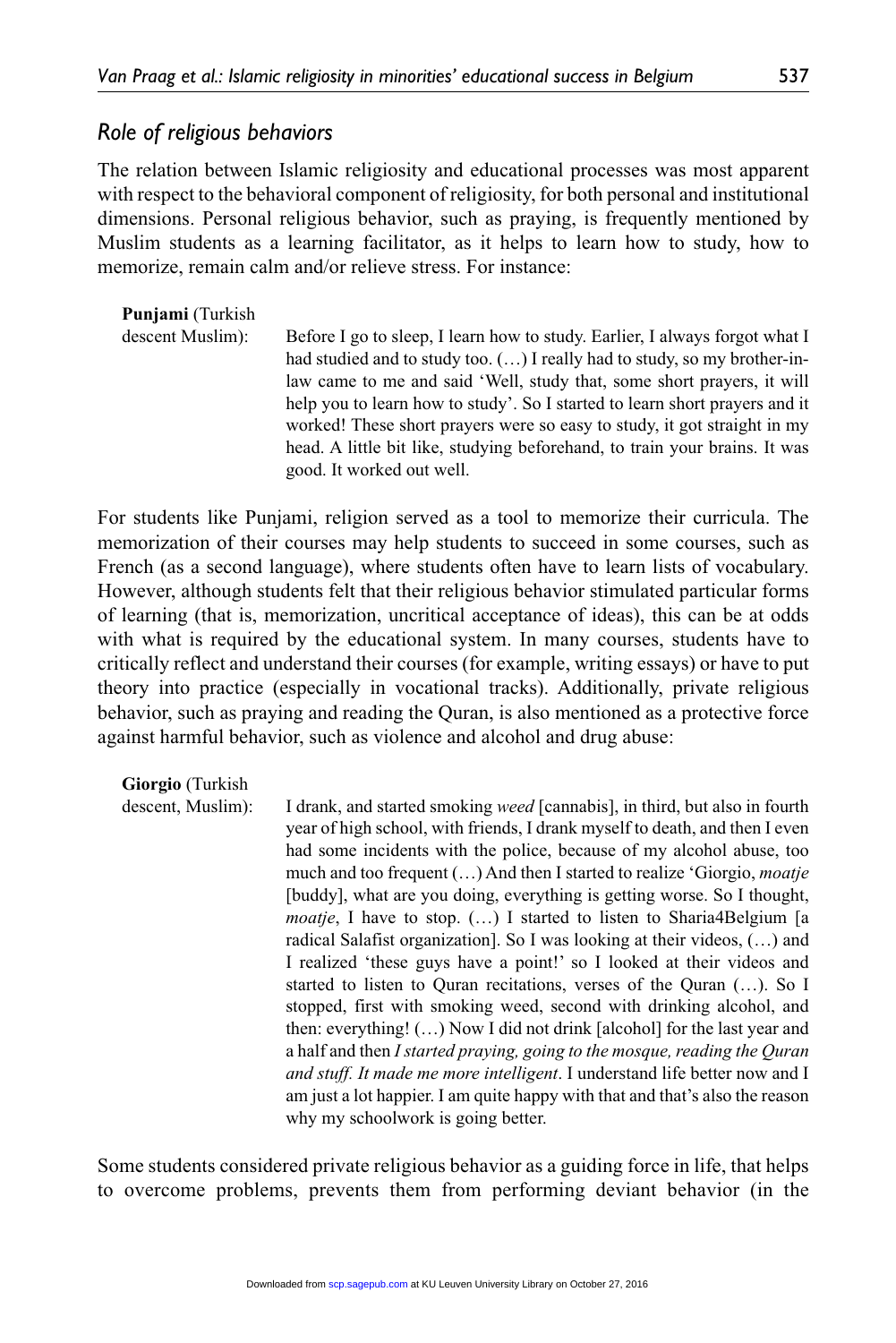classroom) or harmful habits, like alcohol and drug abuse. As shown in this quote, Giorgio subscribes to the idea that well-being mediates the relationship between religiosity and academic achievement. In discussing how religion helped him to improve his educational career, Giorgio argues that it first helped him to develop a mature perspective on life ('to understand life better'), which in turn stimulated him to dedicate more to time to religious prayer and stop behaving in a way he considered problematic (alcohol abuse, smoking cannabis and getting involved with the police). He claims this has made him 'more intelligent' and helped him to perform better in school.

This contrasts with the interviews with the Christian respondents, who recognize the supporting role of religion in their personal life (see the Liselotte quote) but do not connect this with their school career. When students perform more religious behavior, it is more likely they will experience positive effects on their well-being and, hence, relate this to their school career. However, (personal) religious behavior might also result in experiencing discrimination, which can affect educational outcomes in a negative way. For instance Yasmina mentions social exclusion by peers from school and extracurricular activities because of the wearing of a headscarf:

| Yasmina (Russian   |                                                                                                                                                                                                                                                                                                                                                                         |
|--------------------|-------------------------------------------------------------------------------------------------------------------------------------------------------------------------------------------------------------------------------------------------------------------------------------------------------------------------------------------------------------------------|
| descent, Muslim):  | In my former school, we were only with three people who originated<br>from another country and I was the only one wearing a headscarf. And<br>when people see you wearing a headscarf, and then they look weird at<br>you, you get other feelings                                                                                                                       |
| <b>Researcher:</b> | Which type of feelings?                                                                                                                                                                                                                                                                                                                                                 |
| Yasmina:           | A little bit 'left out', just being left out the school, being left out other<br>groups of people.                                                                                                                                                                                                                                                                      |
| <b>Researcher:</b> | And do you feel that when you take your headscarf off, that it makes a<br>difference?                                                                                                                                                                                                                                                                                   |
| Yasmina:           | Yes, sometimes it does. When you don't wear your headscarf, they don't<br>act that different but when you wear it, it feels like you're not part of the<br>$group. ()$ For instance, when going to the cinema, when you talk with<br>each other or keep each other company, or when you have to do some<br>research or go out in the forest or during sport activities. |

Thus, while private religious behavior is considered to enhance wellbeing, the opposite counts for students who show religious symbols and habits in public, due to social exclusion and the existence of negative religious prejudices and stereotypes. It seems that for some students, religious behavior resulted in a lack of sense of belonging at school, as they felt excluded because of the ways they were treated. Although this could affect their final achievements in school, this was not perceived as such by our respondents when discussing the impact of religion on educational success.

Moreover, students also referred to *institutional* religious behavior, such as activities in the mosque and Quran school, like Giorgio and Jean-Jacques did, as a positive influence. This point also emerged during the group interview with Hande and Gonca:

**Hande** (Turkish descent, Muslim): Islam *is* learning. **Researcher:** How do you mean?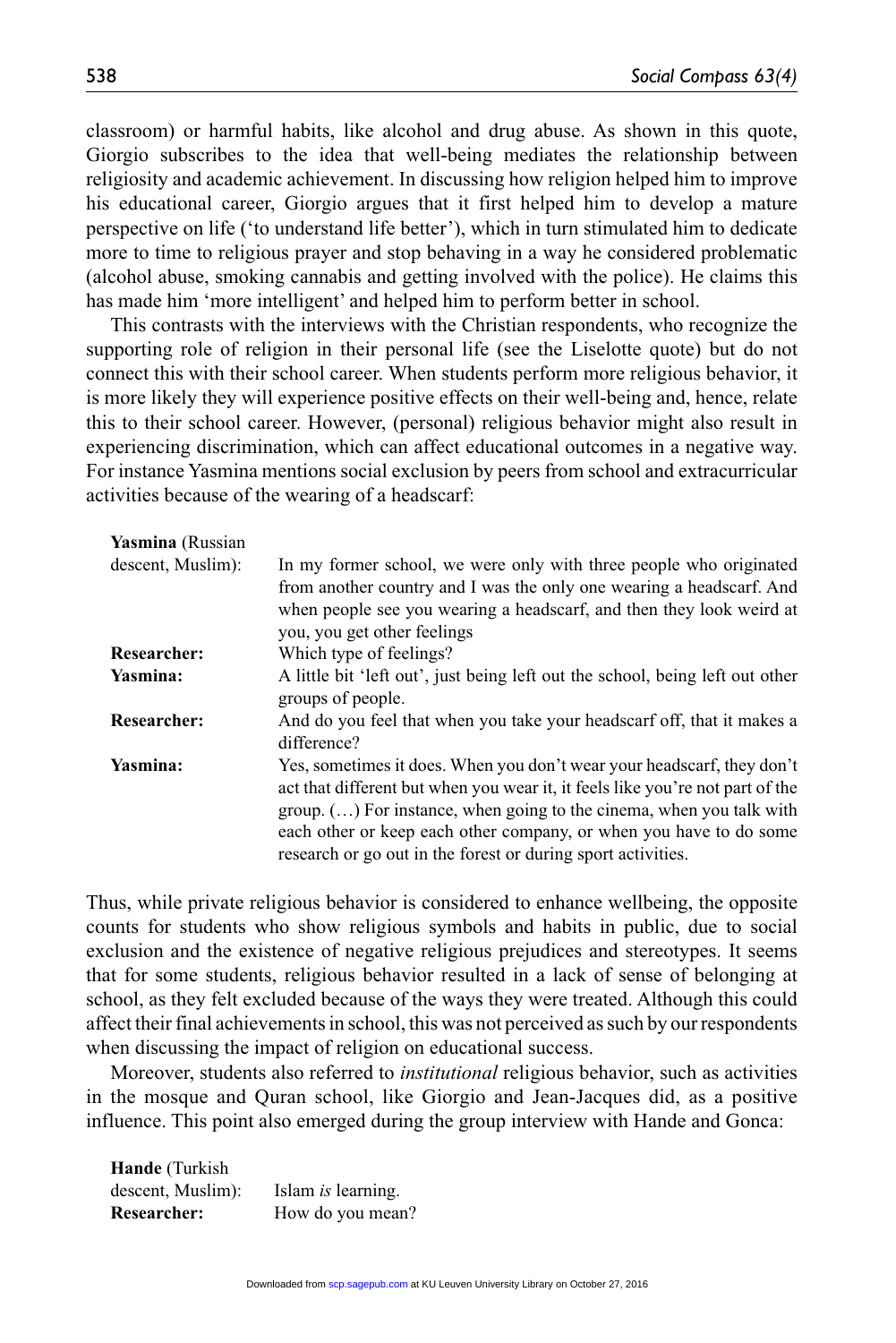| Hande:                | You ask about religion, Islam is just learning, but in Islam, you do not<br>always learn about God, about our prophet Muhammad but also about<br>'how you should study'.                                                                                                                     |
|-----------------------|----------------------------------------------------------------------------------------------------------------------------------------------------------------------------------------------------------------------------------------------------------------------------------------------|
| <b>Gonca</b> (Turkish |                                                                                                                                                                                                                                                                                              |
| descent, Muslim):     | How to behave in front of your teacher.                                                                                                                                                                                                                                                      |
| Hande:                | Sometimes, we even have a teacher in our mosque. We receive some<br>advice, like we have to resume a text and you have to conjugate verbs.                                                                                                                                                   |
| <b>Researcher:</b>    | And did it help you a lot or didn't it matter?                                                                                                                                                                                                                                               |
| Hande:                | A little bit. The teacher said 'When you study, you should leave your<br>cellphone aside or make sure it doesn't bother you. For instance, I did<br>that! Now when I study, I don't have my cellphone, so it cannot disturb<br>me anymore.                                                   |
| Researcher:           | Can you also give me an example?                                                                                                                                                                                                                                                             |
| Gonca:                | Not really an example. We learned a lot but you cannot remember<br>everything. But we learned how to take notes. Like when the teacher<br>speaks, we had to take notes at the same time. These notes are for<br>yourself and it will help you when you want to become an Islamic<br>teacher. |

Hande and Gonca are actively engaged in their religious community and teach Quran courses to small children of their community. They perceive the courses that are offered by their religious network, that are actually intended to improve their knowledge about their religion as courses that enhance their academic achievement. In these courses, students learn *transferrable skills* that are also useful at school, such as taking notes, learning how to study and the creation of a better learning environment, as well as the value of learning. These students seem to look beyond the religious character of their institutional behavior and mainly describe the perceived functions of religion for their school career, without seeing possible negative effects of their religious behavior on their educational success.

## *Role of beliefs and commitments*

Empirically, it is hard to distinguish between religious *beliefs* and *commitments* (see also Cornwall et al., 1986). However, both are equally mentioned as facilitators of learning and as sources of motivation. For instance, Zana perceived the importance of commitment to virtues such as patience and thankfulness, which are both important Islamic virtues, as a motivating factor for school.

| Researcher:          | Do you think that, at some point, religion may help or hinder you at<br>school?                                                                                                                                                                                                                                                                                                               |
|----------------------|-----------------------------------------------------------------------------------------------------------------------------------------------------------------------------------------------------------------------------------------------------------------------------------------------------------------------------------------------------------------------------------------------|
| <b>Zana</b> (Turkish |                                                                                                                                                                                                                                                                                                                                                                                               |
| descent, Muslim):    | It helps me.                                                                                                                                                                                                                                                                                                                                                                                  |
| Researcher:          | In which way?                                                                                                                                                                                                                                                                                                                                                                                 |
| Zana:                | I'll give you an example: If you fast, than you have to have a little bit of<br>patience. So you learn how to be patient, and in life, it matters a lot. $(\dots)$<br>In the morning, I always thank God that my physical appearance is okay.<br>I mean: that my legs or my arms are not broken. We have enough money;<br>I always thank God that I am alright. When I wake up in the morning |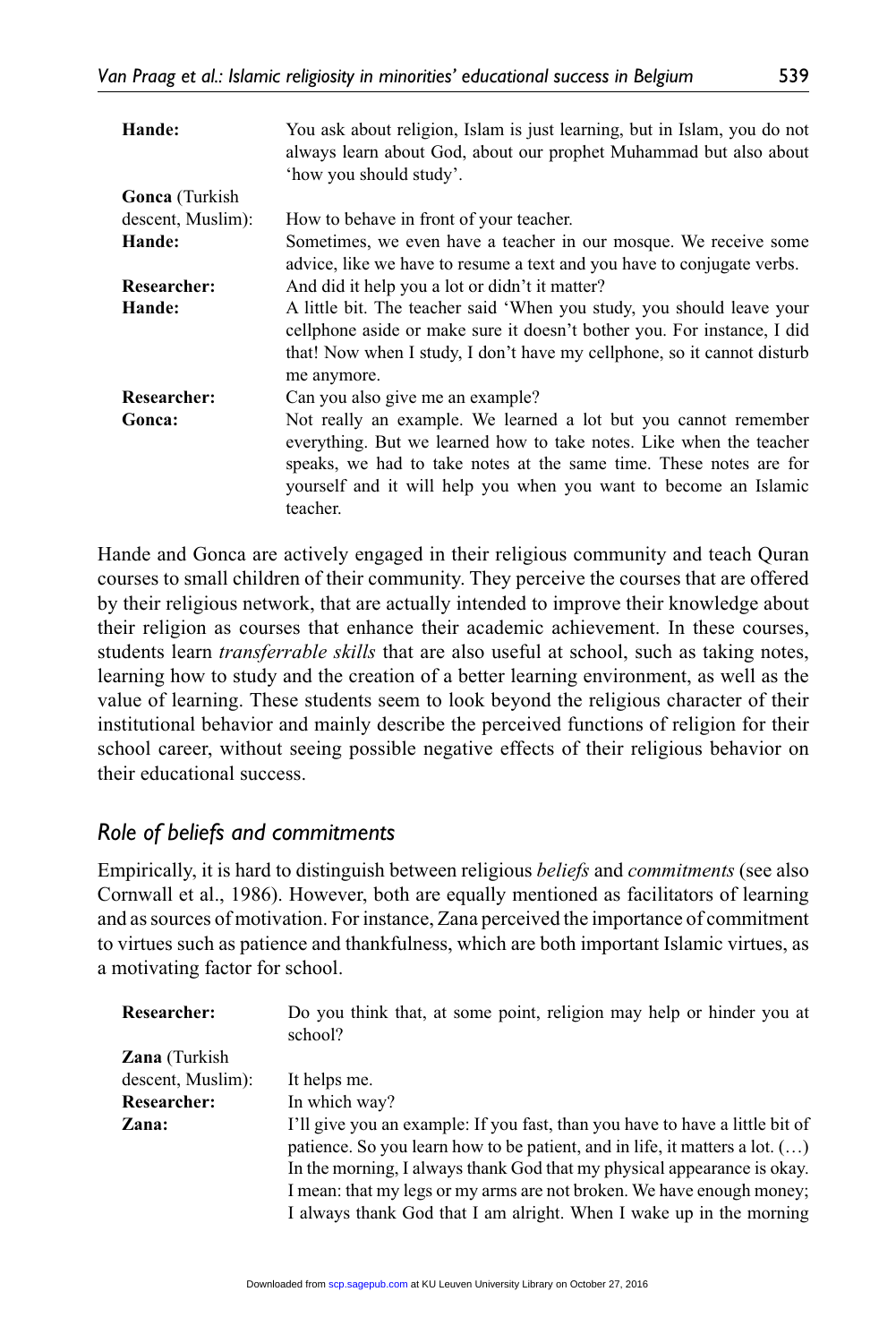and I think about it, then when I wake up, I am more positive. I want to work for school. I pay more attention to the courses.

As shown by Zana, religious beliefs and commitments are also seen as moral stimuli that reduce respondents' involvement with harmful behavior or violence (see also quote Giorgio):

**Chris** (Algerian descent, Muslim): I would say that God is a support. I ask support from God. I think my religion, when you are a believer, you can do a lot of things with that. For instance, you are not allowed to exert violence. I am not a kind of person that would do all kinds of violence, I do not only do that because of my religion, but still, it [religion] calms me down.

While personal religious beliefs and commitments are mentioned as factors that facilitate learning and provide motivation, *institutional* beliefs and commitments are hardly mentioned by Muslim students in our sample. While most students mention the benefits they think they receive from their religion at school, they do not necessarily refer to exceptional features of Islam in particular. Rather, they talk about more universal religious beliefs and commitments that characterize other religions as well. With respect to religious commitment, only one Turkish girl ('Fenerli') mentioned that her participation with a religious camp gave 'meaning to her life' and motivated her to focus harder on her school career.

The absence of the *institutional* mode with respect to beliefs and commitments can be explained by the fact that, in contrast with Christianity, Islam does not have an elaborated tradition of religious institutions like denominational churches. Most Muslims belong to a certain *Madhhab* (school of thought), but these are not reflected in organizations and are far from visible in the everyday life of a Muslim.

*Peripheral dimensions of religiosity*. In line with the conceptual model of religiosity (Cornwall et al., 1986), students also perceived some peripheral. That is to say, students experienced positive influences of *religious networks*. Although networks are not uniquely related to religion, their influences are more easily established within religious communities (Coleman and Hoffer, 1987). For instance, Akon argues that being a Muslim helps in school because it facilitates his sense of school belonging or supportive peer relationships:

| <b>Akon</b> (Ghanaian |                                                                                  |
|-----------------------|----------------------------------------------------------------------------------|
| descent, Muslim):     | I think that it [being a Muslim] helps me in school. You are enrolled in         |
|                       | school with so many other Muslim boys and when you are a non-                    |
|                       | Muslim, and you go out and have lunch with a Muslim and you eat pork             |
|                       | [haram], than I think it's more difficult to talk together. I think it is easier |
|                       | to talk to someone who is a Muslim, compared to someone who isn't.               |
|                       | $\ldots$ ) But if you're in a class group with many other non-Muslim students,   |
|                       | you will – how should I put it? – feel different, like 'he's a Muslim' and       |
|                       | you'll have something like 'he's a Muslim, that's a different mentality'.        |
| <b>Researcher:</b>    | What kind of mentality?                                                          |
| Akon:                 | The Belgian, European one. A mentality of in which people let go things          |
|                       | easily, they do not take things too seriously. They just have another            |
|                       | mentality () When you talk to boys, like Kevin or Sven, you note                 |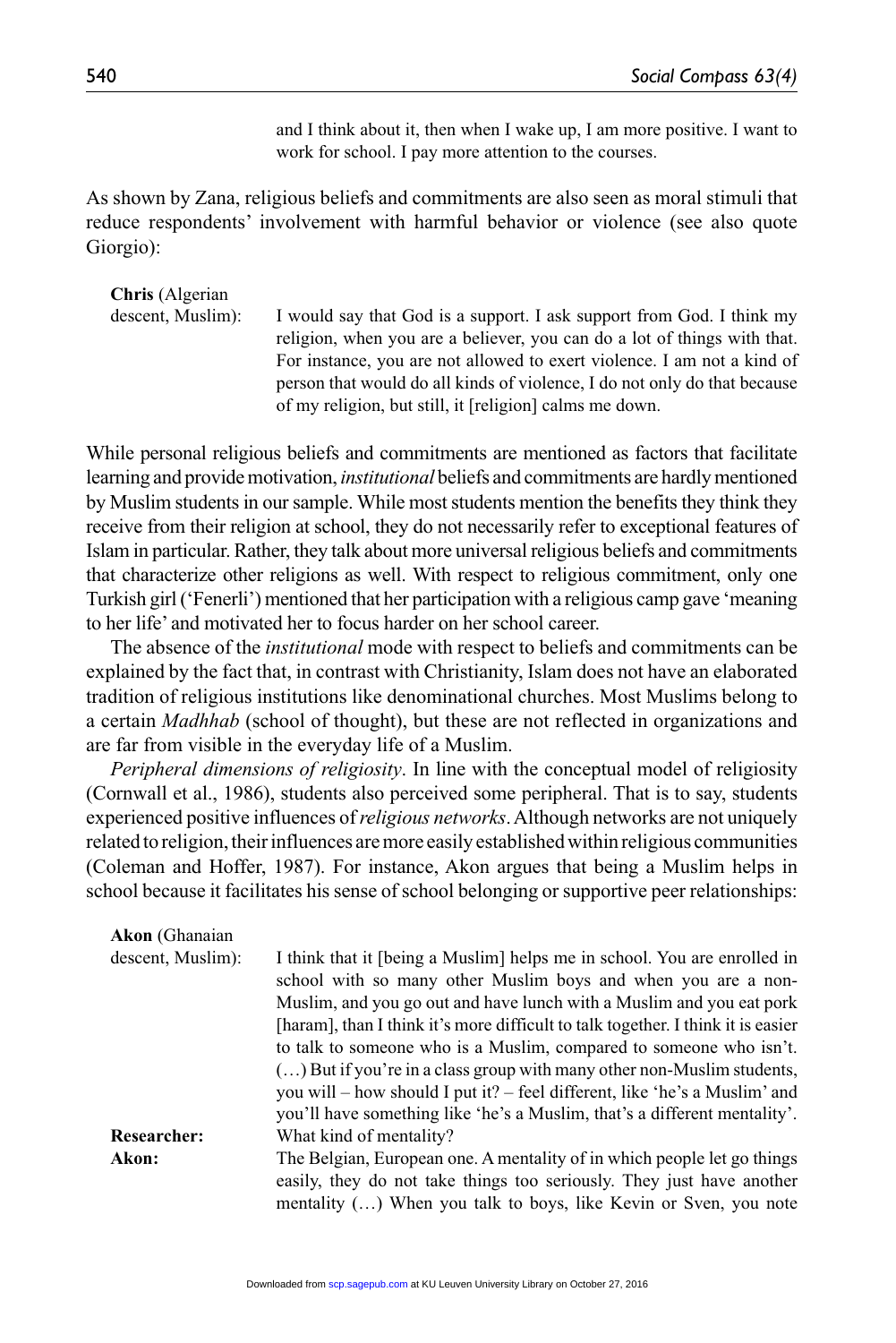things like 'I am a Muslim, I'm not a Muslim, religious, not religious'. (…) Let's say: a Muslim, or someone who was not born here, or someone who was born here but who was raised differently, they have a totally different mentality.

As shown in the interview extract of Akon, 'religion' is often used interchangeably with 'ethnic descent' and 'being of immigrant descent'. Akon perceives differences between ethnic minority and majority students, and relates this to their religious background. However, it is not clear to which extent these 'religious' differences are actually attributed to religion or rather to the fact that nearly all Muslim students in Flanders have an immigrant background. Nevertheless it remains important to note that, regardless of the actual reasons for these differences, Akon related this automatically to religion, demonstrating its importance as a symbolic marker that structures everyday school life and social interactions.

Although different central dimensions of religiosity are understood as a motivation to study, when discussing all possible determinants of educational success, many Muslim students automatically also see their immigrant background or the labor conditions of their immediate environment as a motivating factor for engaging in school (see also Van Praag et al., 2015):

| <b>Cimbom</b> (Turkish |                                                                                                                                                                                    |
|------------------------|------------------------------------------------------------------------------------------------------------------------------------------------------------------------------------|
| descent, Muslim):      | Maybe it helps you to learn a certain studying principle that you need.                                                                                                            |
|                        | When you study, you need discipline and that helps.                                                                                                                                |
| Researcher:            | In which way?                                                                                                                                                                      |
| Cimbom:                | Well, you have certain hours or time to study, which you also need for<br>your religion.                                                                                           |
| <b>Arda</b> (Turkish   |                                                                                                                                                                                    |
| descent, Muslim):      | Maybe it's not your religion but rather culture, because in Turkish<br>culture, when a son has studied higher studies, they say: 'His son is a<br>doctor' and then they are proud. |
| Cimbom:                | Yes, proud.                                                                                                                                                                        |
| Arda:                  | This pride can also be a motivation.                                                                                                                                               |
| Cimbom:                | Family honor.                                                                                                                                                                      |
| <b>Researcher:</b>     | And that's more in your culture or less?                                                                                                                                           |
| Arda:                  | More (Cimbom agrees) $()$ , when you see other people on the street,                                                                                                               |
|                        | they always say (pointing at people, stating) 'he studies', so they<br>motivate you to continue to study.                                                                          |

For students like Arda and Cimbom, religion is seen as one of many factors that contributes to school achievement, as it helps them to be disciplined and acquire learning methods. However, other immigrant-specific factors are mentioned as well, as a source for study motivation. Nevertheless, religion seems very important for these students as it is a way to remain in contact with other people of immigrant descent. As such, religion is a feature that unites or characterizes people of immigrant descent (to a certain extent). This is for instance visible when Powergirl (Turkish descent, Muslim) compares the Belgian people of Turkish descent with Turks that live in Turkey. She states that 'the Turks in Belgium feel more closely attached because they went to live in another country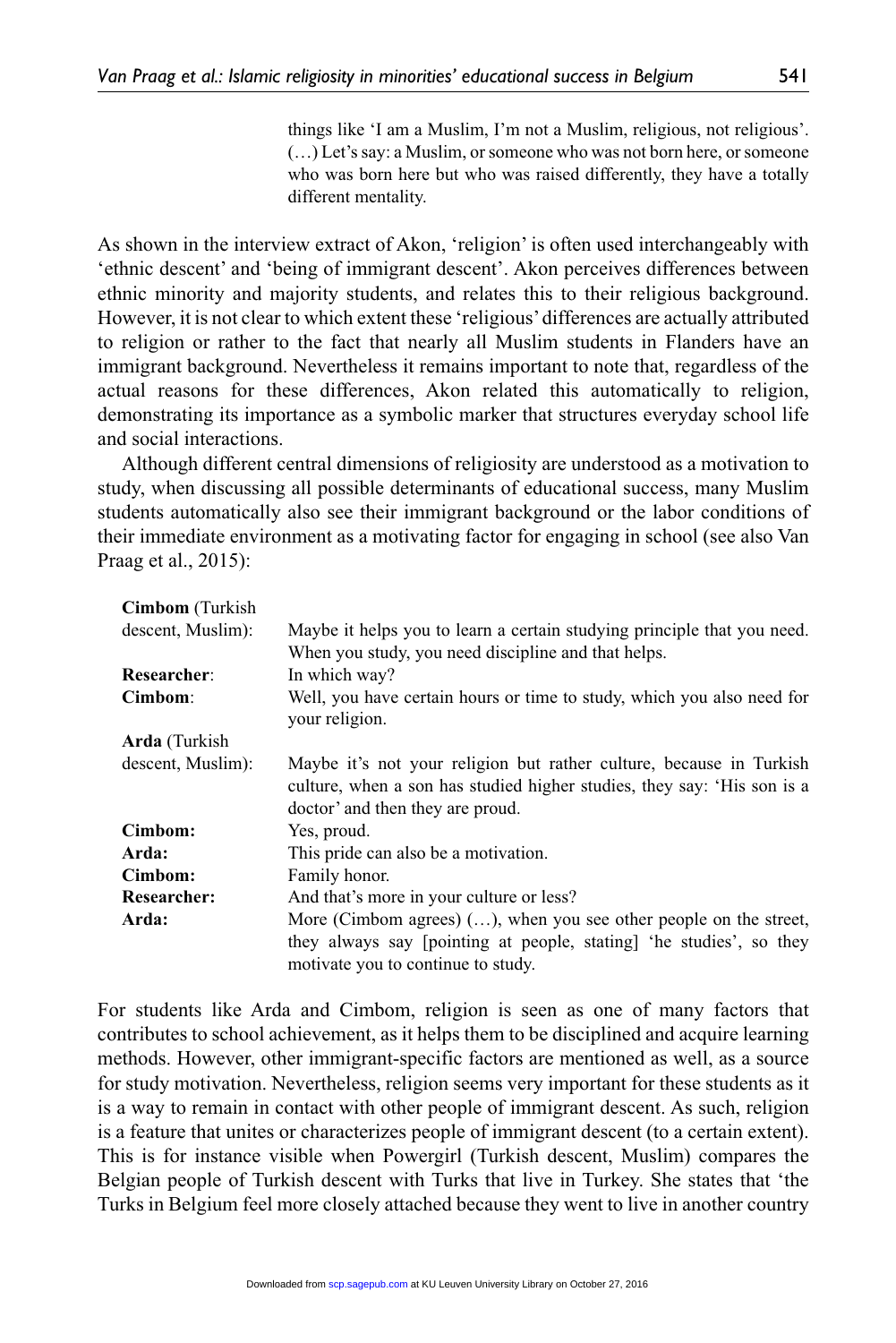with another language, with another religion and stuff.' As noted by Powergirl, the immigrant community of Turkish students in the city where she lived and went to school often coincides with what she considers as a religious community: a group of people who share the same religion (Maliepaard and Lubbers, 2013; Phalet and Schönpflug, 2001). As a result, religious activities may be seen as a way to engage in the immigrant community, without actively being involved in more intensive activities that are organized by the mosque (Güngör et al., 2011).

#### **Conclusion and discussion**

The aim of the current study was to examine how Muslim students in Flanders apprehend and perceive the influence of religion/religious practices and commitments on their school career. The aim was to contribute to previous studies by disentangling various dimensions of religiosity and investigate the processes through which these dimensions affect students' educational career and school life. Based on the work of Cornwall and her colleagues (1986), we distinguished between three components of religiosity (beliefs, commitments and behaviors) that might be exerted by individuals in two modes (personal and institutional). We also made a distinction between these central aspects of religiosity and peripheral ones such as involvement in religious networks.

The results of the in-depth interviews suggest that most religious and non-religious students do not perceive a strong relationship between their (lack of) religiosity and their schooling. That is to say, students did not *spontaneously* mention their religiosity when discussing the determinants of educational success. Indeed, many students did not feel supported or hindered by their religion in their pursuit of educational success (see also Torrekens and Adam, 2015). While no student of Belgian descent, religious or not, perceived any relationship between religion and education in their lives, some suggested a negative effect of Islam religiosity on minorities' school success. In these accounts, religion was often compounded with issues of migration and ethnicity. Furthermore, such ideas could reflect the prevailing discourses concerning Islam and religion in Belgian society (Agirdag et al., 2012; Torrekens and Adam, 2015). For students of immigrant descent, religiosity was seen as part of their religious traditions, affiliation and ethnic background. Gans (1994) described this kind of religiosity as 'symbolic religiosity', indicating that religious symbols (for example the headscarf or a bracelet of prayer beads) are used to express their belonging to a religious community without actually practicing their religion. This kind of symbolism suggests the importance of religion in students' lives but, at the same time, reduces religion to a cultural/ethnic factor that shapes ethnic in- and out-groups and gives people a general sense of belonging. Therefore, for immigrant students who do not really want to invest in their religion and for whom religion is nothing more than a religious affiliation, religion should be considered together with their immigrant status in society, belonging and ethnic identity (for example, Korteweg and Yurdakul, 2014).

By contrast, there was a smaller but significant group of Muslim students who reported feeling mainly strengthened by their religiosity. For instance, *personal religious behavior*, such as the memorizing of prayers, is regarded as a transferable skill. Other personal religious behaviors such as drugs and alcohol prohibition are mentioned as protective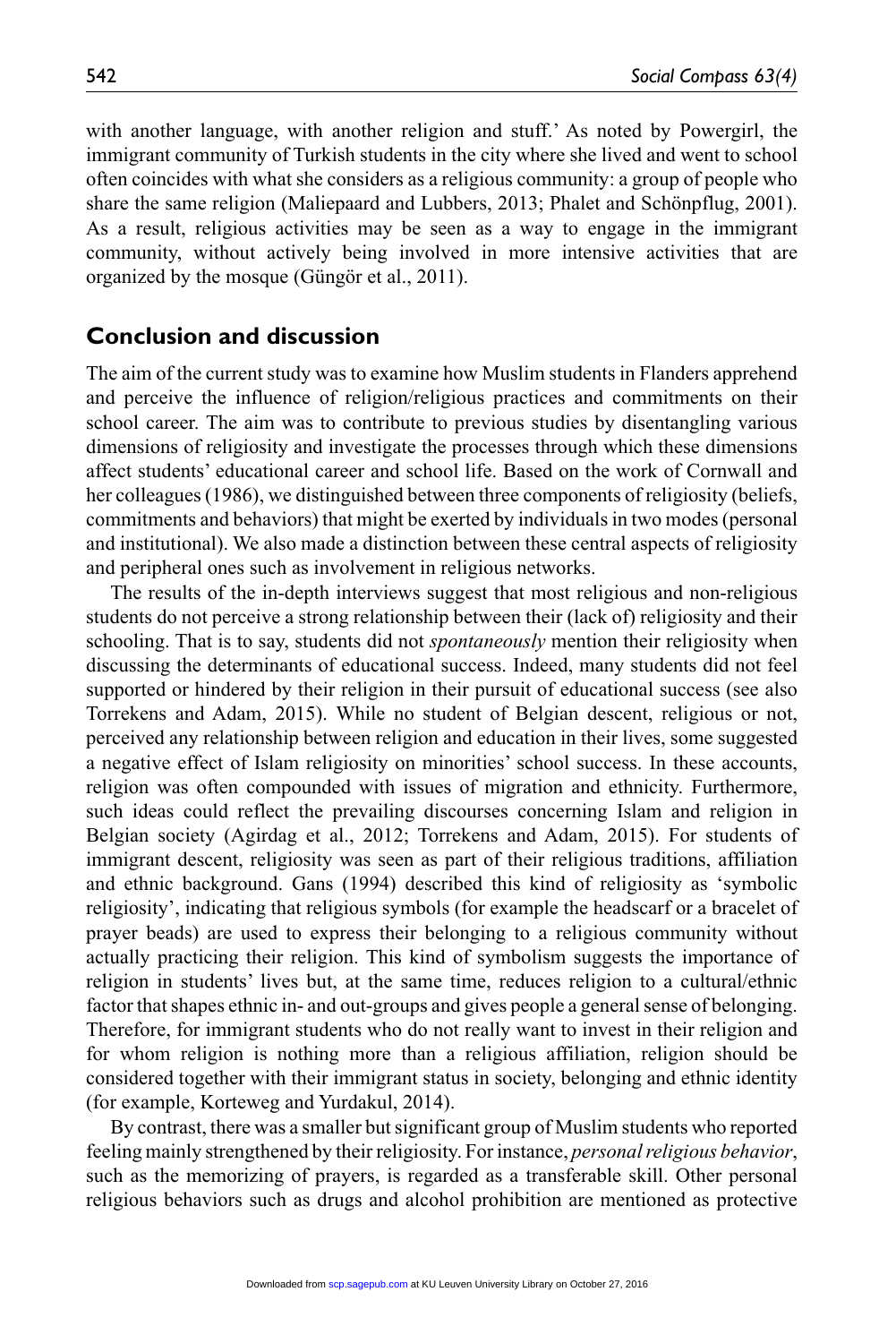aspects that might facilitate learning and discourage anti-school behavior. *Personal religious commitments* to Islamic virtues, such as patience and thankfulness, are mentioned as a motivating factor. However, apart from involvement in mosque activities and Quran schools, *institutional* aspects of religiosity are hardly mentioned. Although participation in *religious networks* can be regarded as personal religious behavior, many students also referred to involvement in religious networks as a factor that stimulates a sense of school belonging. Nevertheless, the latter can hardly be regarded as a central dimension of religiosity as the influence of networks is not uniquely related to religion. The only negative aspect of religiosity is mentioned when (personal) religious behavior triggers experiences of discrimination (see also Van der Bracht et al., 2013). Wearing the headscarf is, for instance, related to social exclusion by peers from school and extracurricular activities.

These findings contribute to the literature which tends to neglect the multidimensional aspects of Islamic religiosity. The fact that some students describe themselves as a religious person is not sufficient to understand how they apprehend the importance of religion in everyday lives and connect this with other outcomes. This could be due to ongoing secularization processes, displacing religion to the public sphere (Cesari, 2003; Vanderwaeren, 2008) and the entanglement between Muslim students' religious and ethnic identity (see also Zine, 2001), that characterises 'outsiders' in mainstream society. Therefore, it is more interesting to look at the different ways in which various dimensions of religiosity are present in Muslim students' public/private lives, and how students perceive how this affects their educational experiences and processes. Furthermore, these findings shed an interesting light on classical sociological theories that focus on the role of religion in society, as formulated by Durkheim ([1897], 2006) and Weber ([1920], 2010). These theories have not been developed in similar pluralist societies, such as the current Belgian society, and mainly emphasize how the cohesive and motivational role of religion in society enhances educational success but neglects or downplays the role religion can play in the creation of in- and out-groups in society and school.

These findings on the impact of religious behavior and beliefs add new insights to previous research. That is, in the literature there is more attention given to religious networks for the educational success of ethnic minorities, often starting from a social capital perspective (for example, Barrett, 2010; Coleman and Hoffer, 1987; Zine, 2001). In the present study, only a few references were made to the benefits of religious networks. This may be due to the strong overlap between students' religious and immigrant networks and the high accessibility of such religious networks for immigrants and their descendants. Therefore, a distinction should be made between students who are actively engaged in religious networks and those who merely attend the mosque and participate in (family) religious festivities, when discussing the utility of being part of religious networks for educational success. Results indicate that mainly active participants of religious networks seem to experience a clear benefit from these networks. Religion is perceived to play a role for students of immigrant descent, albeit in the ways it shapes social interactions or matter for interethnic conflict (between peers, or in student-teacher relationships). As for the (non-) religious ethnic majority students in our sample, religion was not perceived to play a substantial role in their lives, both in terms of religiosity as with respect to social life.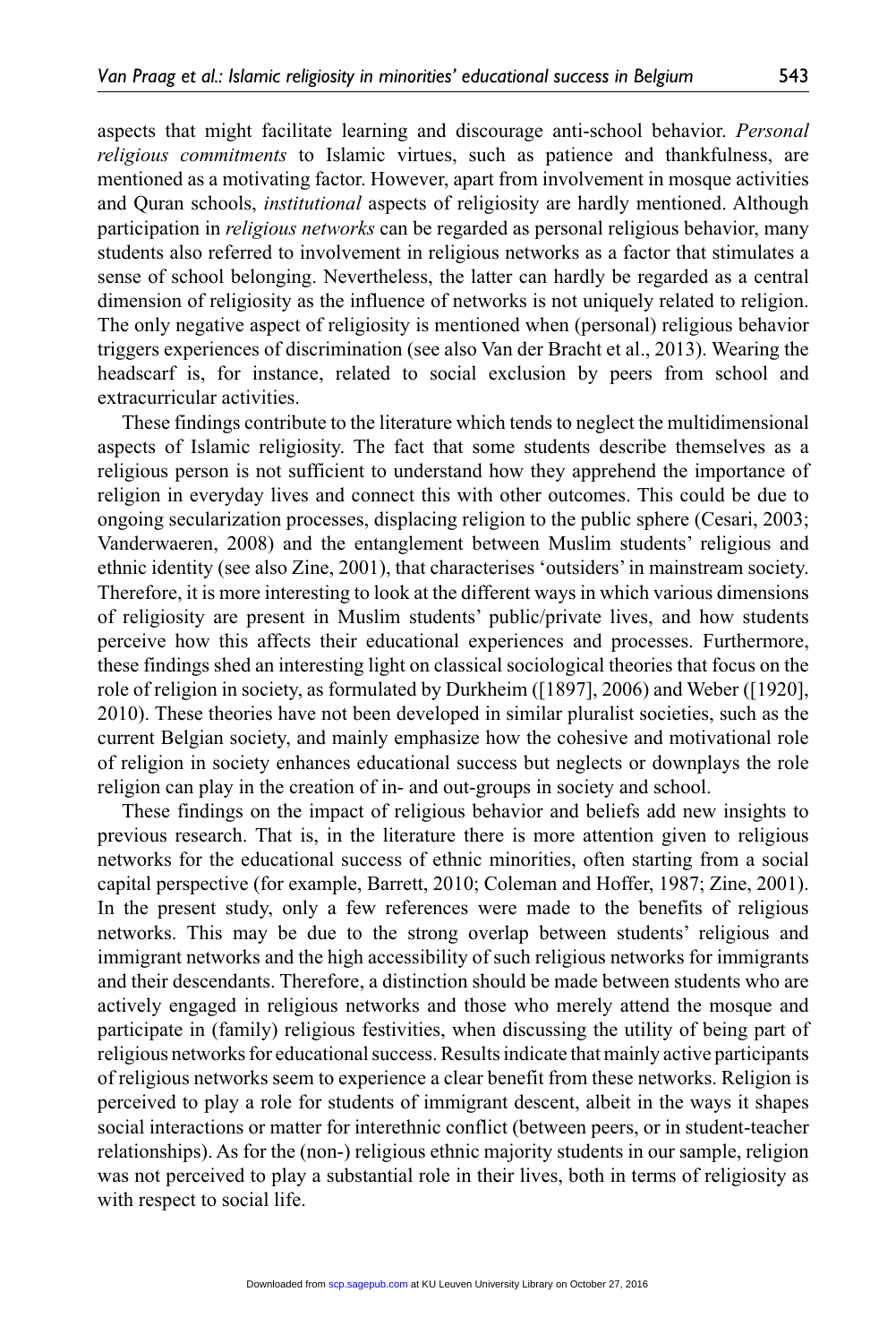It is important to mention some limitations of this study that translate into items for future research. First, the role of *institutional* beliefs and commitments could not be fully captured by the present study. This is partly because the sample in our study was not designed to include students that are active in various Islamic organisations such as *Jamia* and *Tariqa.* Secondly, due to the small variation in the religious diversity of this sample, no attention could be given to the religious diversity of the school context and how this relates to the development of students' religiosity and religious identity (de Hoon and van Tubergen, 2014).

Finally, this study might be an important contribution to public debates on religion and education. In contrast with the public depiction of Islamic religiosity as a mainly negative force, our results indicate that Muslim students only experience the negative effects of their religious behavior, because of the existence of prevailing negative prejudices and ideas. Moreover, when Muslim students feel their religiosity enhances their school career, this effect is mentioned to be limited but positive.

#### **Acknowledgements**

The authors would like to thank Hannah Hoechner and Julien Beghain for the proofreading of the french abstract and Koen Van der Bracht for his useful comments.

#### **Funding**

This work was supported by the Flanders – Research Foundation (FWO) under Grant FWO09/ ASP/098.

#### **References**

- Agirdag O, Hermans M and Van Houtte M (2011) Het verband tussen islamitische religie, religiositeit en onderwijsprestaties. *Pedagogische Studiën* 88: 339–353.
- Agirdag O, Loobuyck P and Van Houtte M (2012) Determinants of attitudes toward Muslim students among Flemish teachers: A research note. *Journal for the Scientific Study of Religion* 51: 368–376.
- Antrop-González R, Vélez W and Garrett T (2007) Religion and high academic achievement in Puerto Rican high school students. *Religion and Education* 34(1): 63–75.
- Barrett B (2010) Religion and habitus: Exploring the relationship between religious involvement and educational outcomes and orientations among urban African American students. *Urban Education* 45(4): 448–479.
- Byfield C (2008) The impact of religion on the educational achievement of Black boys: A UK and USA study. *British Journal of Sociology of Education* 29(2): 189–199.
- Cesari J (2003) Muslim minorities in Europe: The silent revolution. In: Esposito J-L and Burgat F (eds) *Modernizing Islam: Religion in the public sphere in the Middle East and in Europe*. New Brunswick, NJ: Rutgers University Press, 251–269.
- Coleman JS and Hoffer T (1987) *Public and private high schools. The impact of communities*. New York: Basic Books.
- Cornwall M, Albrecht SL, Cunningham PH and Pitcher BL (1986) The dimensions of religiosity: A conceptual model with an empirical test. *Review of Religious Research* 27(3): 226–244.
- De Hoon S and van Tubergen F (2014) The religiosity of children of immigrants and natives in England, Germany, and the Netherlands: The role of parents and peers in class. *European Sociological Review* 30: 194–206.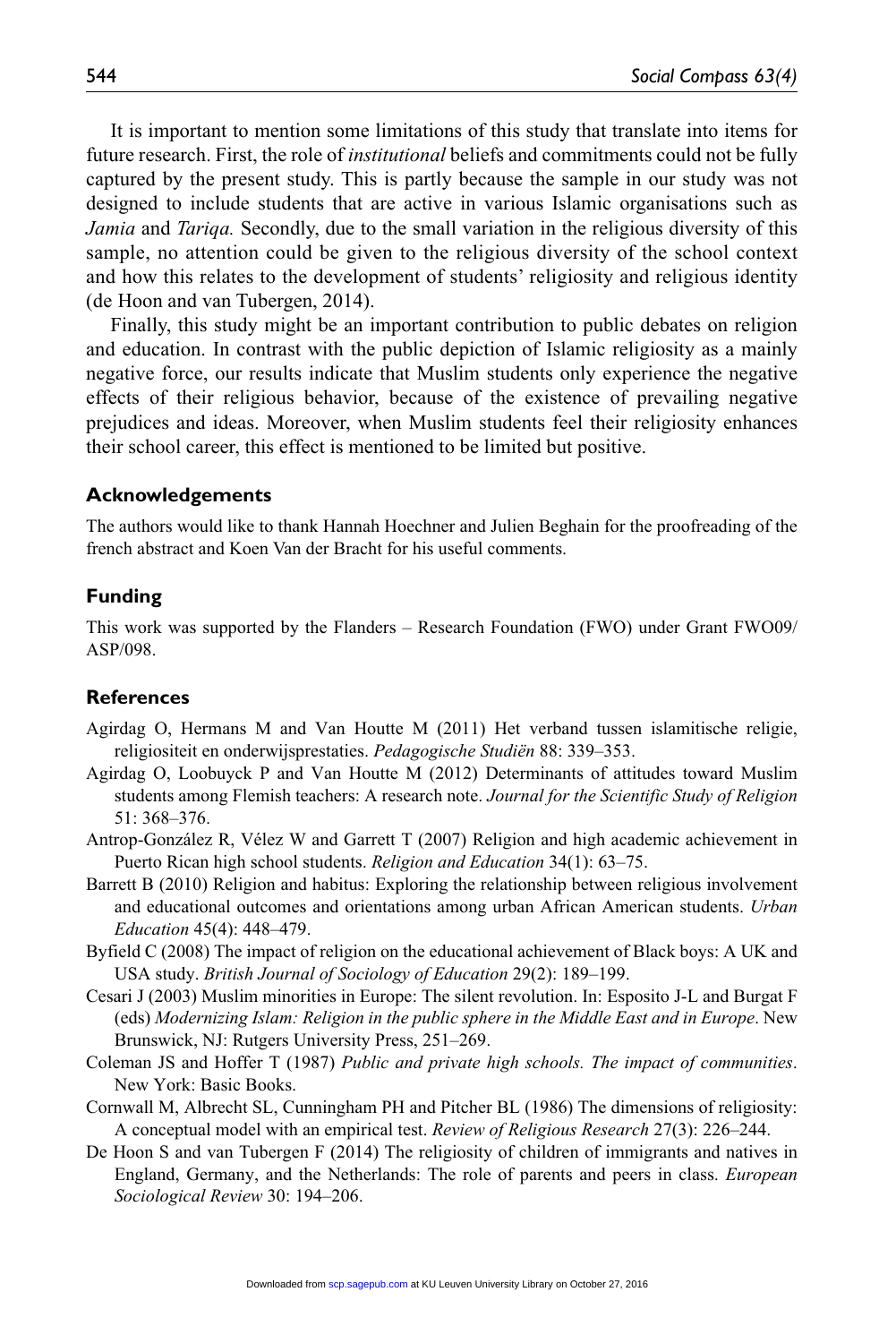Durkheim E ((1897) 2006) *Suicide*. Penguin: London.

- Dwyer C and Meyer A (1995) The institutionalisation of Islam in the Netherlands and in the UK: The case of Islamic schools. *Journal of Ethnic and Migration Studies* 21(1): 37–54.
- Fleischmann F and Phalet K (2011) Integration and religiosity among the Turkish second generation in Europe: A comparative analysis across four capital cities. *Ethnic and Racial Studies* 35(2): 320–341.
- Flemish Ministry of Education (2014) Voorpublicatie Statistisch jaarboek van het Vlaams onderwijs - schooljaar 2013–2014. Available at: [http://ond.vlaanderen.be/onderwijsstatistieken/2013-2014/](http://ond.vlaanderen.be/onderwijsstatistieken/2013-2014/statistischjaarboek2013%E2%80%932014/publicatiestatistischjaarboek2013%E2%80%932014.htm) [statistischjaarboek2013–2014/publicatiestatistischjaarboek2013–2014.htm](http://ond.vlaanderen.be/onderwijsstatistieken/2013-2014/statistischjaarboek2013%E2%80%932014/publicatiestatistischjaarboek2013%E2%80%932014.htm) (accessed November 4, 2014).
- Foner N and Alba R (2008) Immigrant religion in the US and Western Europe: Bridge or barrier to inclusion? *The International Migration Review* 42(2): 360–392.
- Gans HJ (1994) Symbolic ethnicity and symbolic religiosity: Towards a comparison of ethnic and religious acculturation. *Ethnic and Racial Studies* 17(4): 577–592.
- Gartner J, Larson DB and Allen GD (1991) Religious commitment and mental health: A review of the empirical literature. *Journal of Psychology and Theology* 19(Spring): 6–25.
- Glanville J, Sikkink D and Hernandez E (2008) Religious involvement and educational outcomes: The role of social capital and extracurricular participation. *The Sociological Quarterly* 49(1): 105–137.
- Glaser BG and Strauss A (1967) *The discovery of grounded theory: Strategies for qualitative research*. Chicago: Aldine.
- Glock CY and Stark R (1965) *Religion and society in tension*. Chicago: Rand McNally.
- Gold RL (1958) Roles in sociological field observation. *Social Forces* 36(3): 213–217.
- Güngör D, Fleischmann F and Phalet K (2011) Religious identification, belief, and practice among Turkish- and Moroccan Belgian Muslims: Intergenerational continuity and acculturative change. *Journal of Cross-Cultural Psychology* 42(8): 1356–1374.
- Hemmerechts K, De Roeck F, Kavadias F and Agirdag O (2014) Het effect van immigratieachtergrond op de onderwijsverwachtingen van leerlingen in Vlaanderen: de rol van religieuze affiliatie en praktijken. *Tijdschrift voor Onderwijsrecht en Onderwijsbeleid* 13: 16–28.
- Hill PC and Hood RW Jr (1999) *Measures of Religiosity*. Birmingham, AL: Religious Education Press.
- Jeynes WH (2003) The effects of religious commitment on the academic achievement of urban and other children. *Education and Urban Society* 36(1): 44–62.
- Jones H Jr B (1997) The Protestant Ethic: Weber's model and the empirical literature. *Human Relations* 50(7): 757–778.
- Korteweg AC and Yurdakul G (2014) *The headscarf debates. Conflicts of national belonging*. Stanford, CA: Stanford University Press.
- Maliepaard M and Lubbers M (2013) Parental religious transmission after migration: The case of Dutch Muslims. *Journal of Ethnic and Migration Studies* 39(3): 425–442.
- Niyozov S and Pluim G (2009) Teachers' perspectives on the education of Muslim students: A missing voice in Muslim education research. *Curriculum inquiry* 39(5): 637–677.
- Phalet K and Schönpflug U (2001) Intergenerational transmission of collectivism and achievement values in two acculturation contexts. The case of Turkish families in Germany and Turkish and Moroccan families in the Netherlands. *Journal of Cross-Cultural Psychology* 32(2): 186–201.
- Regnerus MD (2003) Religion and positive adolescent outcomes: A review of research and theory. *Review of Religious Research* 44(4): 394–413.
- Timmerman C and Vanderwaeren E (2008) Hoogopgeleide jongeren over hun moslim zijn in Vlaanderen. In: Vanderwaeren E and Timmerman C (eds) *Diversiteit in Islam. Over verschillende belevingen van het moslim zijn*. Leuven: Acco, 15–44.
- Torrekens C and Adam I (2015) *Marokkaanse en Turkse Belgen: een (zelf-portret van onze (mede) burgers*. Brussels: Koning Boudewijnstichting.